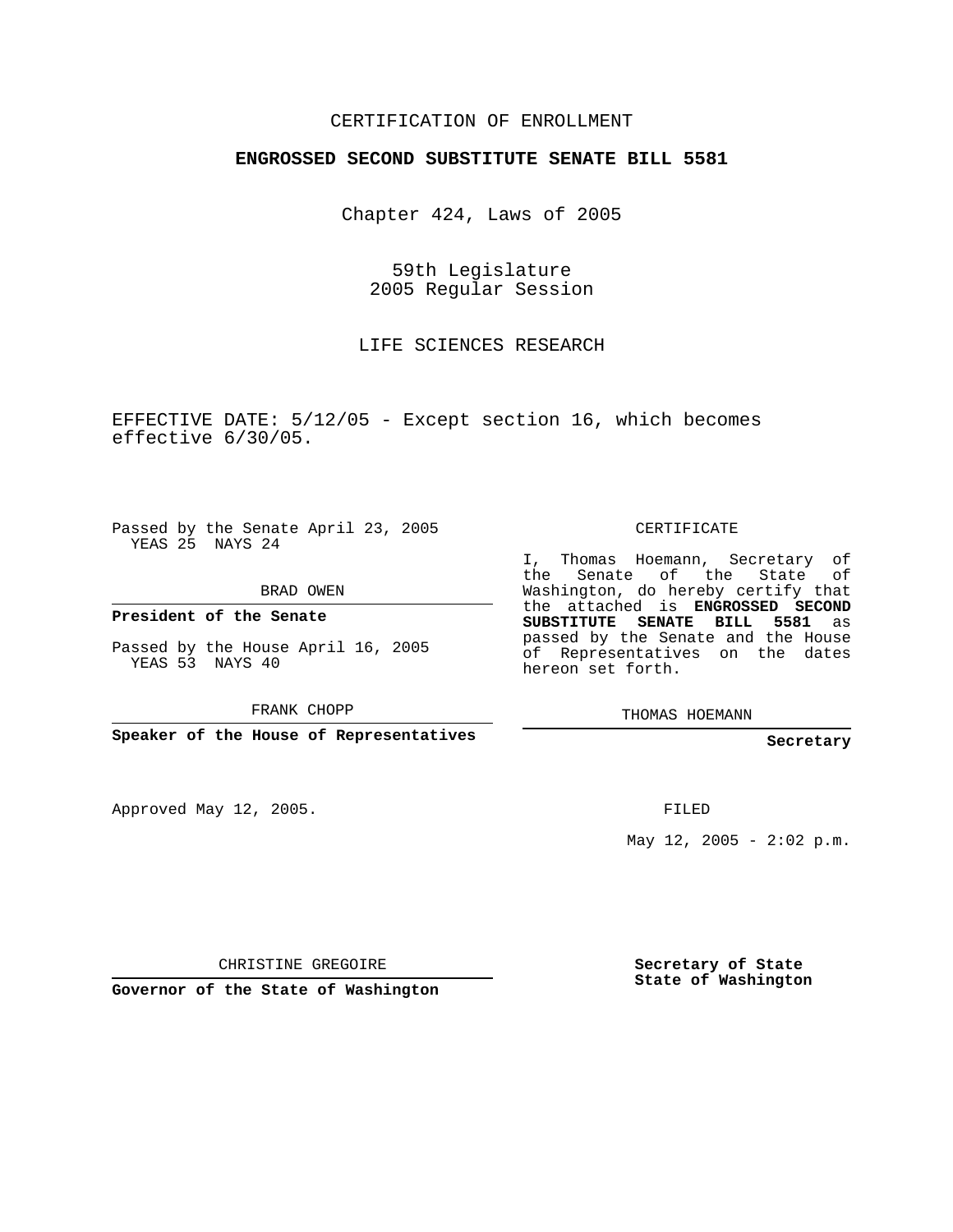# **ENGROSSED SECOND SUBSTITUTE SENATE BILL 5581** \_\_\_\_\_\_\_\_\_\_\_\_\_\_\_\_\_\_\_\_\_\_\_\_\_\_\_\_\_\_\_\_\_\_\_\_\_\_\_\_\_\_\_\_\_

\_\_\_\_\_\_\_\_\_\_\_\_\_\_\_\_\_\_\_\_\_\_\_\_\_\_\_\_\_\_\_\_\_\_\_\_\_\_\_\_\_\_\_\_\_

#### AS AMENDED BY THE HOUSE

Passed Legislature - 2005 Regular Session

### **State of Washington 59th Legislature 2005 Regular Session**

**By** Senate Committee on Ways & Means (originally sponsored by Senators Brown, Finkbeiner, Kohl-Welles, Rasmussen, Prentice, Hewitt, Fairley, Esser, Doumit, Keiser, Haugen, McAuliffe and Shin; by request of Governor Gregoire)

READ FIRST TIME 03/08/05.

 AN ACT Relating to the strategic financing of life sciences research; amending RCW 43.79.480 and 42.30.110; reenacting and amending RCW 42.17.310, 42.17.310, 42.17.2401, and 43.79A.040; adding a new section to chapter 82.04 RCW; adding a new section to chapter 41.06 RCW; adding a new chapter to Title 43 RCW; creating new sections; providing an effective date; providing an expiration date; and declaring an emergency.

BE IT ENACTED BY THE LEGISLATURE OF THE STATE OF WASHINGTON:

 NEW SECTION. **Sec. 1.** LEGISLATIVE DECLARATION. The legislature declares that promoting the health of state residents is a fundamental purpose of state government. The legislature declares it to be a clear public purpose and governmental function to promote life sciences research to foster a preventive and predictive vision of the next generation of health-related innovations, to enhance the competitive position of Washington state in this vital sector of the economy, and to improve the quality and delivery of health care for the people of Washington. The legislature finds that public support for and promotion of life sciences research will benefit the state and its residents through improved health status and health outcomes, economic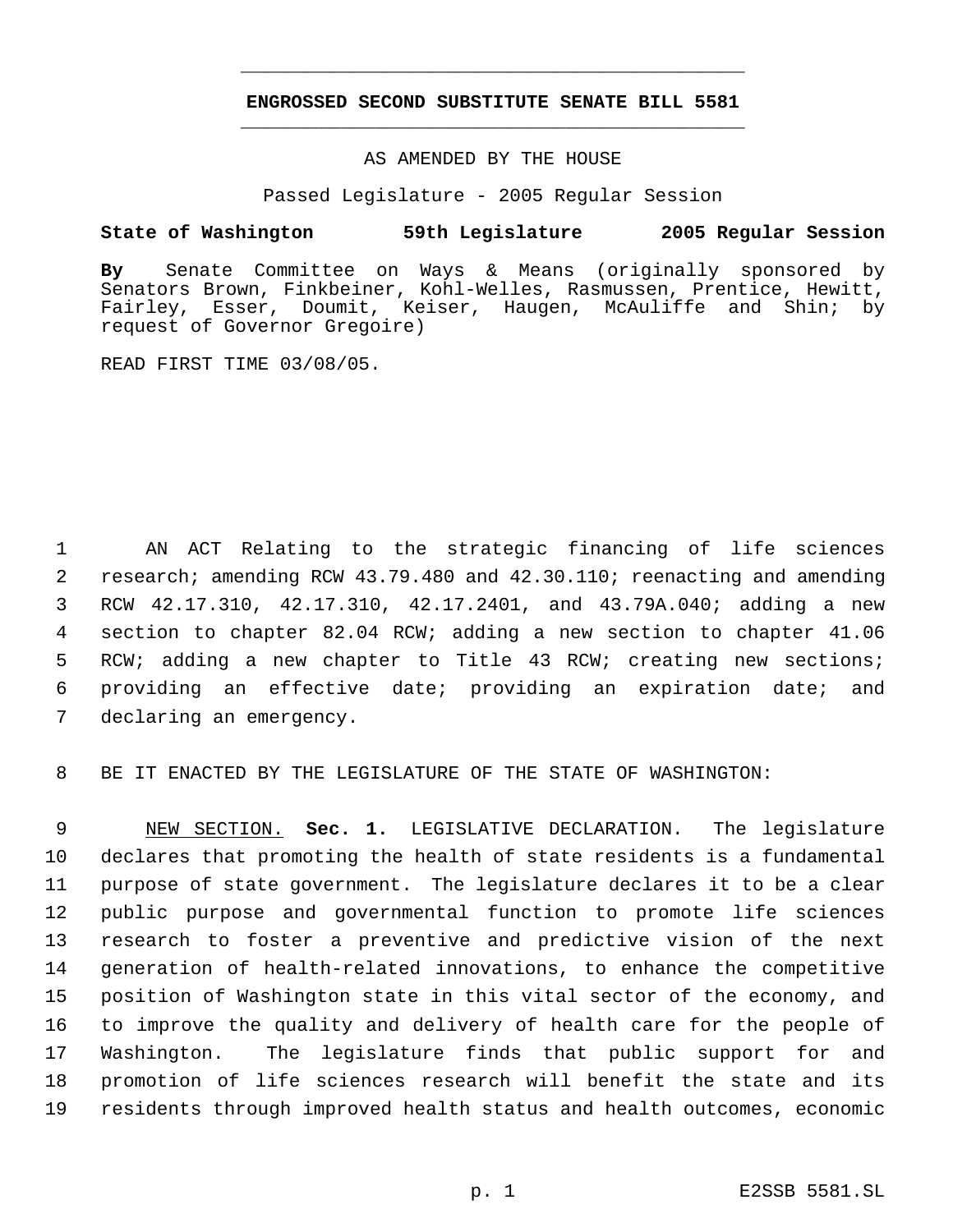development, and contributions to scientific knowledge, and such research will lead to breakthroughs and improvements that might not otherwise be discovered due to lack of existing market incentives, especially in the area of regenerative medicine. The legislature finds that public support for and promotion of life sciences research has the potential to provide cures or new treatments for many debilitating diseases that cost the state millions of dollars each year. It is appropriate and consistent with the intent of the master settlement agreement between the state and tobacco product manufacturers to invest a portion of the revenues derived therefrom by the state in life sciences research, to leverage the revenues with other funds, and to encourage cooperation and innovation among public and private institutions involved in life sciences research. The purpose of this chapter is to establish a life sciences discovery fund authority, to grant that authority the power to contract with the state to receive revenues under the master settlement agreement, and to contract with other entities to receive other funds, and to disburse those funds consistent with the purpose of this chapter. The life sciences discovery fund is intended to promote the best available research in life sciences disciplines through diverse Washington institutions and to build upon existing strengths in the area of biosciences and biomanufacturing in order to spread the economic benefits across the state. The life sciences discovery fund is also intended to foster improved health care outcomes and improved agricultural production research across this state and the world. The research investments of the life sciences discovery fund are intended to further the goals of the "Bio 21" report and to support future statewide, comprehensive strategies to lead the nation in life sciences-related research and employment.

 NEW SECTION. **Sec. 2.** DEFINITIONS. The definitions in this section apply throughout this chapter unless the context clearly requires otherwise.

 (1) "Authority" means the life sciences discovery fund authority created in this chapter.

(2) "Board" means the governing board of trustees of the authority.

(3) "Contribution agreement" means any agreement authorized under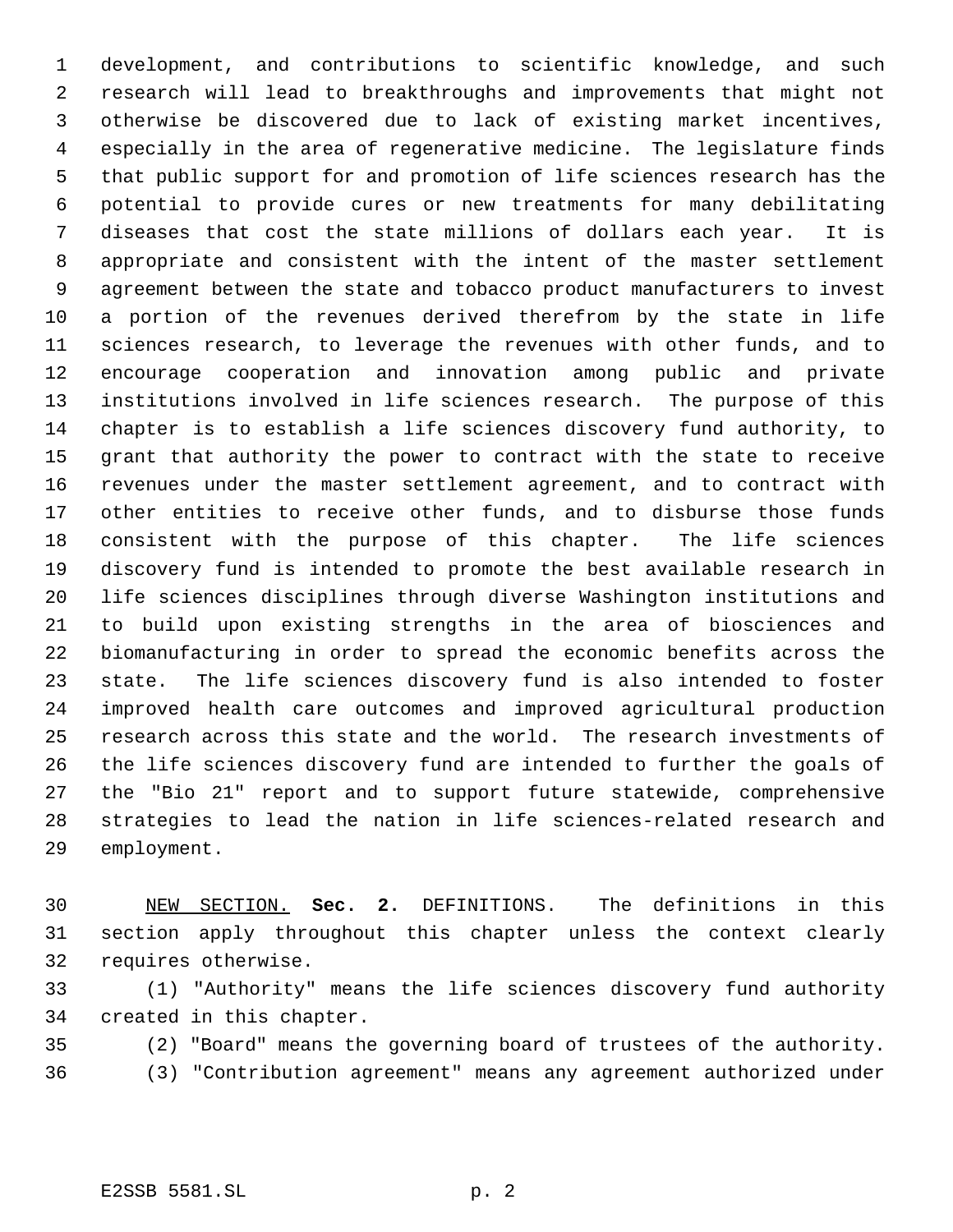this chapter in which a private entity or a public entity other than the state agrees to provide to the authority contributions for the purpose of promoting life sciences research.

 (4) "Life sciences research" means advanced and applied research and development intended to improve human health, including scientific study of the developing brain and human learning and development, and other areas of scientific research and development vital to the state's economy.

 (5) "Master settlement agreement" means the national master settlement agreement and related documents entered into on November 23, 1998, by the state and the four principal United States tobacco product manufacturers, as amended and supplemented, for the settlement of litigation brought by the state against the tobacco product manufacturers.

 (6) "Public employee" means any person employed by the state of Washington or any agency or political subdivision thereof.

 (7) "Public facilities" means any public institution, public facility, public equipment, or any physical asset owned, leased, or controlled by the state of Washington or any agency or political subdivision thereof.

 (8) "Public funds" means any funds received or controlled by the state of Washington or any agency or political subdivision thereof, including, but not limited to, funds derived from federal, state, or local taxes, gifts or grants from any source, public or private, federal grants or payments, or intergovernmental transfers.

 (9) "State agreement" means the agreement authorized under this chapter in which the state provides to the authority the strategic contribution payments required to be made by tobacco product manufacturers to the state and the state's rights to receive such payments, pursuant to the master settlement agreement, for the purpose of promoting life sciences research.

 (10) "Strategic contribution payments" means the payments designated as such under the master settlement agreement, which will be made to the state in the years 2008 through 2017.

 NEW SECTION. **Sec. 3.** LIFE SCIENCES DISCOVERY FUND AUTHORITY-- ESTABLISHED. (1) The life sciences discovery fund authority is created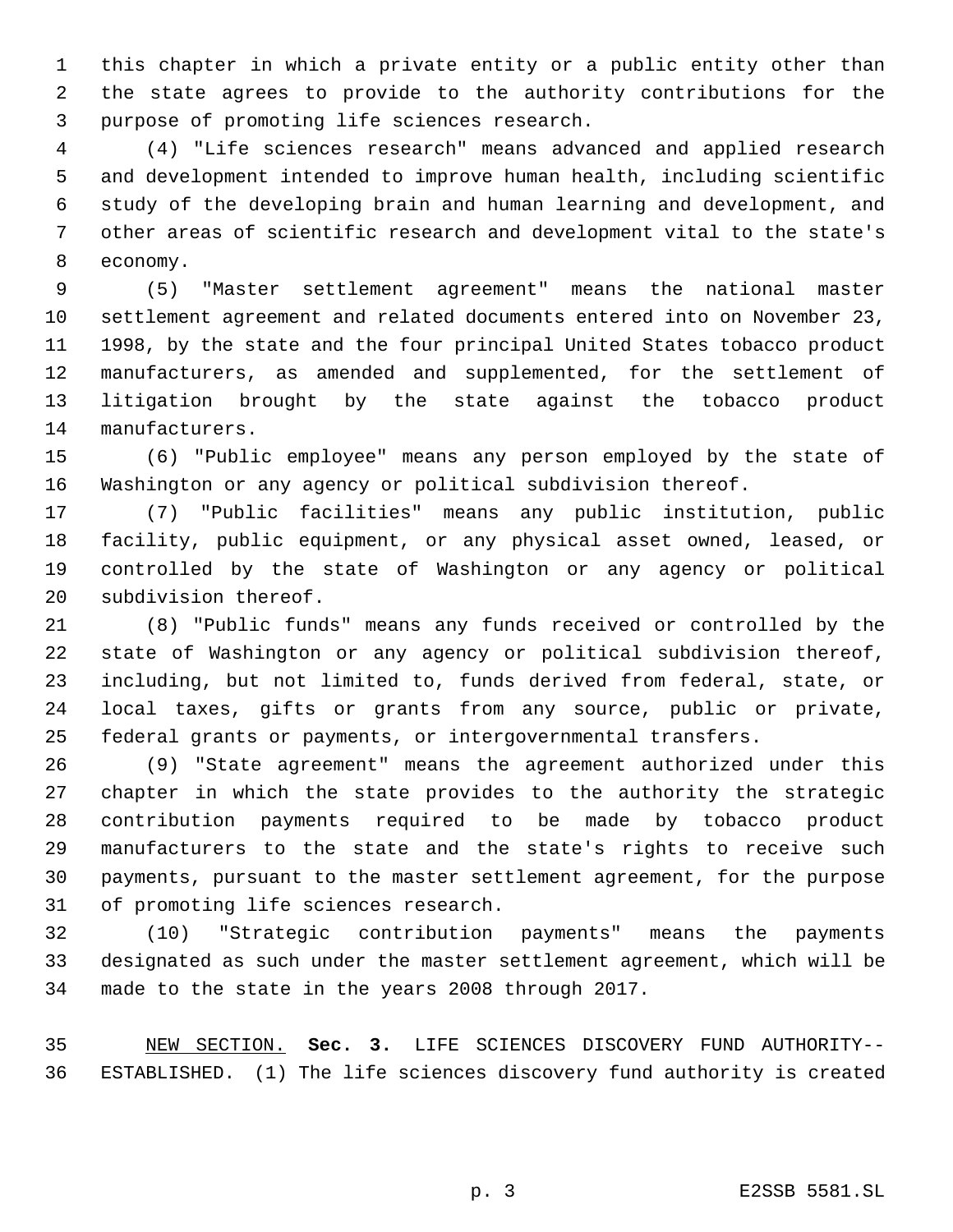and constitutes a public instrumentality and agency of the state, separate and distinct from the state, exercising public and essential governmental functions.

 (2) The powers of the authority are vested in and shall be exercised by a board of trustees consisting of: Two members of either the house appropriations committee or the house committee dealing with technology issues, one from each caucus, to be appointed by the speaker of the house of representatives; two members of either the senate committee on ways and means or the senate committee dealing with technology issues, one from each caucus, to be appointed by the president of the senate; and seven members appointed by the governor with the consent of the senate, one of whom shall be appointed by the governor as chair of the authority and who shall serve on the board and as chair of the authority at the pleasure of the governor. The respective officials shall make the initial appointments no later than thirty days after the effective date of this section. The term of the trustees, other than the chair, is four years from the date of their appointment, except that the terms of three of the initial gubernatorial appointees, as determined by the governor, are for two years from the date of their appointment. A trustee appointed by the governor may be removed by the governor for cause under RCW 43.06.070 and 43.06.080. The appropriate official shall fill any vacancy on the board by appointment for the remainder of the unexpired term. The trustees appointed by the governor shall be compensated in accordance with RCW 43.03.240 and may be reimbursed, solely from the funds of the authority, for expenses incurred in the discharge of their duties under this chapter, subject to RCW 43.03.050 and 43.03.060. The trustees who are legislators shall be reimbursed for travel expenses in accordance with RCW 44.04.120.

(3) Seven members of the board constitute a quorum.

 (4) The trustees shall elect a treasurer and secretary annually, and other officers as the trustees determine necessary, and may adopt bylaws or rules for their own government.

 (5) Meetings of the board shall be held in accordance with the open public meetings act, chapter 42.30 RCW, and at the call of the chair or when a majority of the trustees so requests. Meetings of the board may be held at any location within or out of the state, and trustees may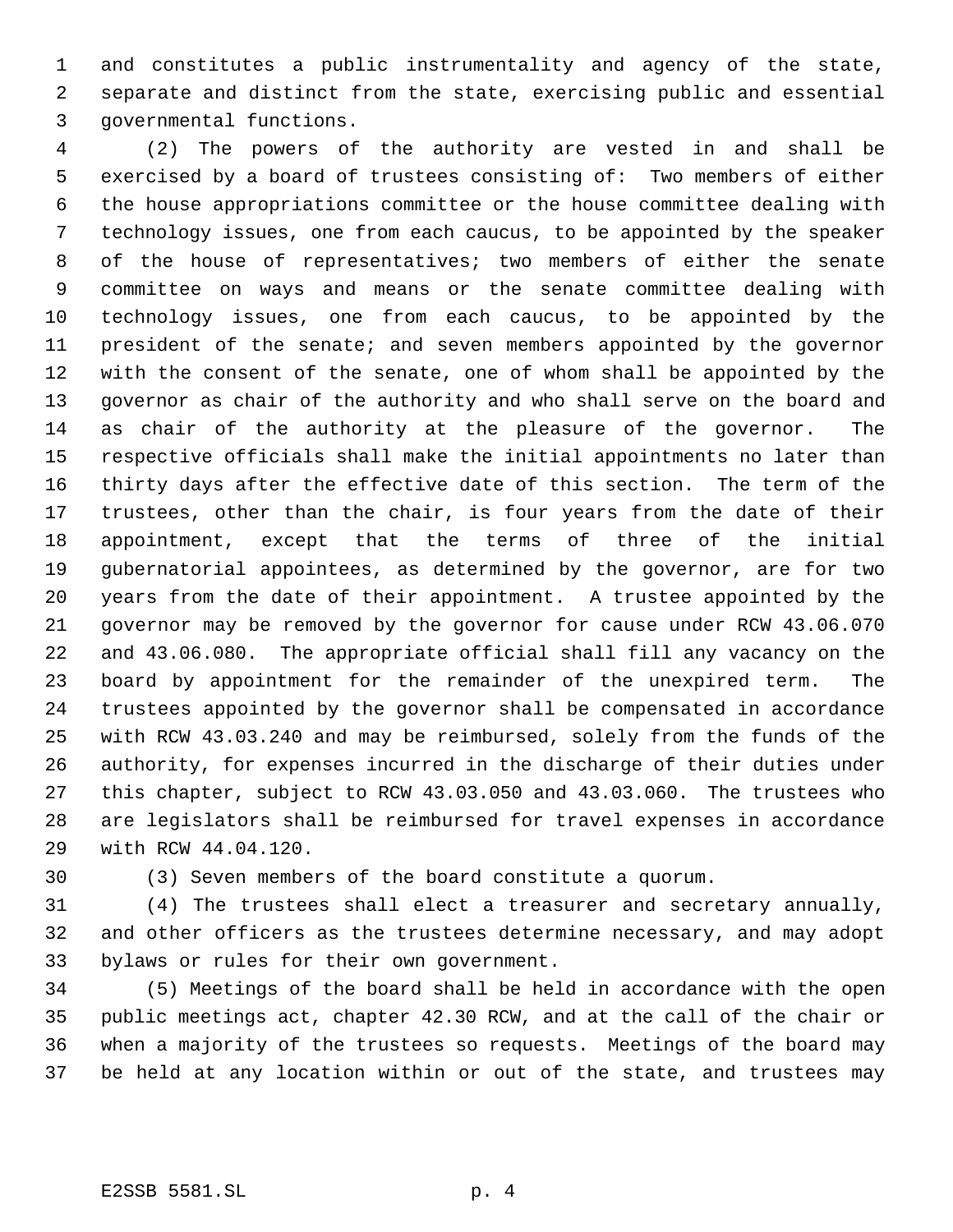participate in a meeting of the board by means of a conference telephone or similar communication equipment under RCW 23B.08.200.

(6) The authority is subject to audit by the state auditor.

 (7) The attorney general must advise the authority and represent it in all legal proceedings.

 NEW SECTION. **Sec. 4.** SPECIAL TRUST POWERS. In addition to other powers and duties prescribed in this chapter, the authority is empowered to:

 (1) Use public moneys in the life sciences discovery fund, leveraging those moneys with amounts received from other public and private sources in accordance with contribution agreements, to promote life sciences research;

 (2) Solicit and receive gifts, grants, and bequests, and enter into contribution agreements with private entities and public entities other than the state to receive moneys in consideration of the authority's promise to leverage those moneys with amounts received through appropriations from the legislature and contributions from other public entities and private entities, in order to use those moneys to promote life sciences research. Nonstate moneys received by the authority for this purpose shall be deposited in the life sciences discovery fund created in section 8 of this act;

 (3) Hold funds received by the authority in trust for their use pursuant to this chapter to promote life sciences research;

 (4) Manage its funds, obligations, and investments as necessary and as consistent with its purpose including the segregation of revenues 26 into separate funds and accounts;

 (5) Make grants to entities pursuant to contract for the promotion of life sciences research to be conducted in the state. Grant agreements shall specify deliverables to be provided by the recipient pursuant to the grant. The authority shall solicit requests for funding and evaluate the requests by reference to factors such as: (a) The quality of the proposed research; (b) its potential to improve health outcomes, with particular attention to the likelihood that it will also lower health care costs, substitute for a more costly diagnostic or treatment modality, or offer a breakthrough treatment for a particular disease or condition; (c) its potential for leveraging additional funding; (d) its potential to provide health care benefits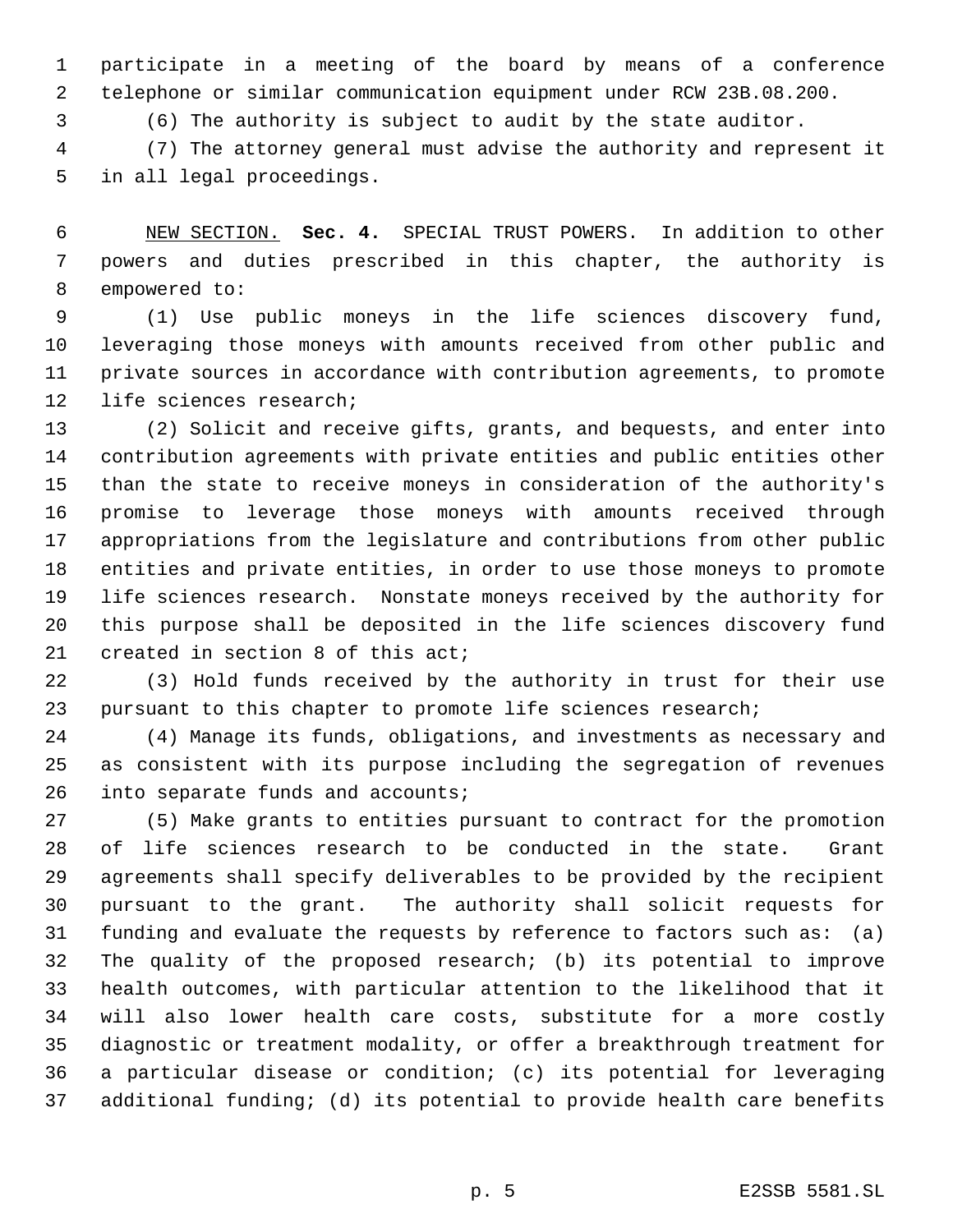or benefit human learning and development; (e) its potential to stimulate the health care delivery, biomedical manufacturing, and life sciences related employment in the state; (f) the geographic diversity of the grantees within Washington; (g) evidence of potential royalty income and contractual means to recapture such income for purposes of this chapter; and (h) evidence of public and private collaboration;

 (6) Create one or more advisory boards composed of scientists, industrialists, and others familiar with life sciences research; and

 (7) Adopt policies and procedures to facilitate the orderly process of grant application, review, and reward.

 NEW SECTION. **Sec. 5.** GENERAL POWERS--RESTRICTIONS. The authority has all the general powers necessary to carry out its purposes and duties and to exercise its specific powers. In addition to other powers specified in this chapter, the authority may: (1) Sue and be sued in its own name; (2) make and execute agreements, contracts, and other instruments, with any public or private person or entity, in accordance with this chapter; (3) employ, contract with, or engage independent counsel, financial advisors, auditors, other technical or professional assistants, and such other personnel as are necessary or 20 desirable to implement this chapter; (4) establish such special funds, and controls on deposits to and disbursements from them, as it finds convenient for the implementation of this chapter; (5) enter into contracts with public and private entities for life sciences research to be conducted in the state; (6) adopt rules, consistent with this chapter; (7) delegate any of its powers and duties if consistent with the purposes of this chapter; (8) exercise any other power reasonably required to implement the purposes of this chapter; and (9) hire staff and pay administrative costs.

 NEW SECTION. **Sec. 6.** LIMITATION OF LIABILITY. Members of the board and persons acting on behalf of the authority, while acting within the scope of their employment or agency, are not subject to personal liability resulting from carrying out the powers and duties conferred on them under this chapter. Neither the state nor the authority is liable for any loss, damage, harm, or other consequence resulting directly or indirectly from grants made by the authority or by any life sciences research funded by such grants.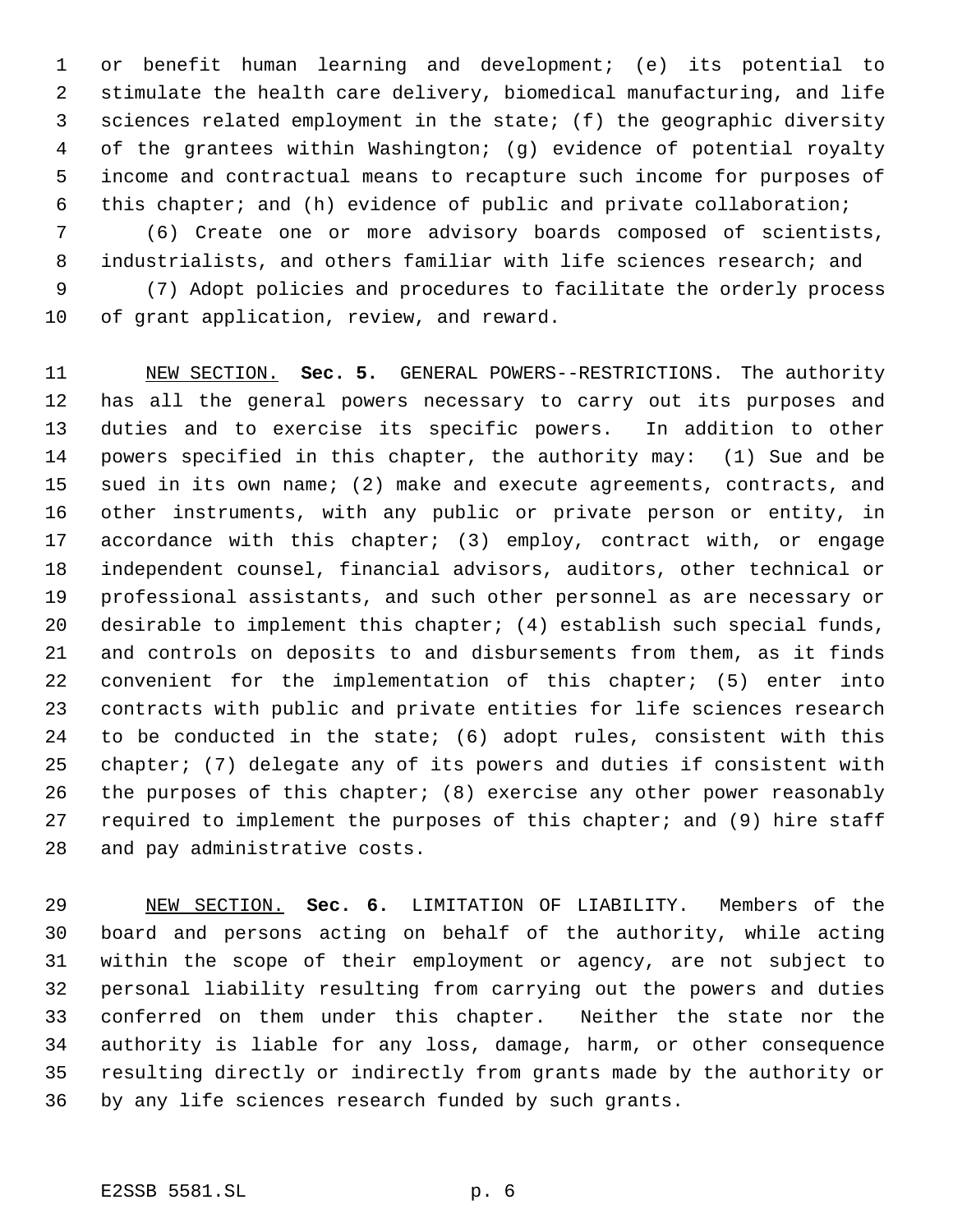NEW SECTION. **Sec. 7.** DISSOLUTION OF THE AUTHORITY. The authority may petition the legislature to be dissolved upon a showing that it has no reason to exist and that any assets it retains must be distributed to one or more similar entities approved by the legislature. The legislature reserves the right to dissolve the authority after its contractual obligations to its funders and grant recipients have expired.

 NEW SECTION. **Sec. 8.** LIFE SCIENCES DISCOVERY FUND. The life sciences discovery fund is created in the custody of the state treasurer. Only the board or the board's designee may authorize expenditures from the fund. Expenditures from the fund may be made only for purposes of this chapter. Administrative expenses of the authority, including staff support, may be paid only from the fund. Revenues to the fund consist of transfers made by the legislature from strategic contribution payments deposited in the tobacco settlement account under RCW 43.79.480, moneys received pursuant to contribution agreements entered into pursuant to section 4 of this act, moneys received from gifts, grants, and bequests, and interest earned on the fund.

 NEW SECTION. **Sec. 9.** By December 1, 2005, the executive director of the life sciences discovery fund authority shall explore and make recommendations to the legislature regarding the potential for the state to receive royalty income and direct it to the higher education legacy trust fund.

 NEW SECTION. **Sec. 10.** By December 1, 2006, the executive director of the life sciences discovery fund shall provide a report to the legislature on the anticipated return on investment to the state from the investment of public funds in the life sciences discovery fund, including potential job growth, royalty income, intellectual property rights, and other significant long-term benefits to the state.

 NEW SECTION. **Sec. 11.** A new section is added to chapter 82.04 RCW to read as follows:

BUSINESS AND OCCUPATION TAX EXEMPTION. This chapter does not apply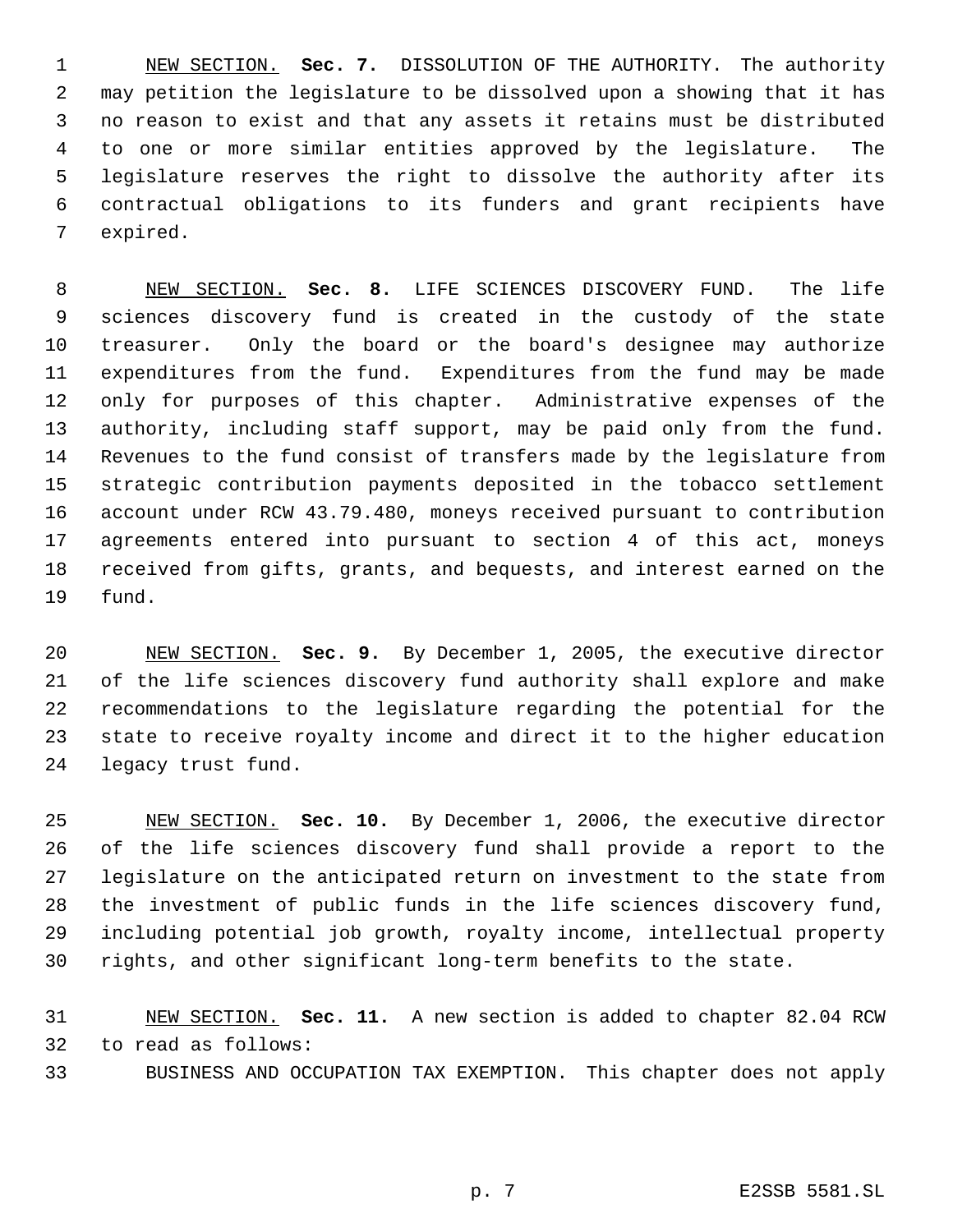to income received by the life sciences discovery fund authority under chapter 43.-- RCW (sections 1 through 8 of this act).

 **Sec. 12.** RCW 43.79.480 and 2002 c 365 s 15 are each amended to read as follows:

 (1) Moneys received by the state of Washington in accordance with the settlement of the state's legal action against tobacco product manufacturers, exclusive of costs and attorneys' fees, shall be deposited in the tobacco settlement account created in this section except as these moneys are sold or assigned under chapter 43.340 RCW.

 (2) The tobacco settlement account is created in the state treasury. Moneys in the tobacco settlement account may only be transferred to the health services account for the purposes set forth in RCW 43.72.900, and to the tobacco prevention and control account for 14 purposes set forth in this section. The legislature shall transfer amounts received as strategic contribution payments as defined in section 2 of this act to the life sciences discovery fund created in section 8 of this act.

 (3) The tobacco prevention and control account is created in the state treasury. The source of revenue for this account is moneys transferred to the account from the tobacco settlement account, investment earnings, donations to the account, and other revenues as directed by law. Expenditures from the account are subject to appropriation.

 **Sec. 13.** RCW 42.30.110 and 2003 c 277 s 1 are each amended to read as follows:

 (1) Nothing contained in this chapter may be construed to prevent a governing body from holding an executive session during a regular or special meeting:

(a) To consider matters affecting national security;

 (b) To consider the selection of a site or the acquisition of real estate by lease or purchase when public knowledge regarding such consideration would cause a likelihood of increased price;

 (c) To consider the minimum price at which real estate will be offered for sale or lease when public knowledge regarding such consideration would cause a likelihood of decreased price. However,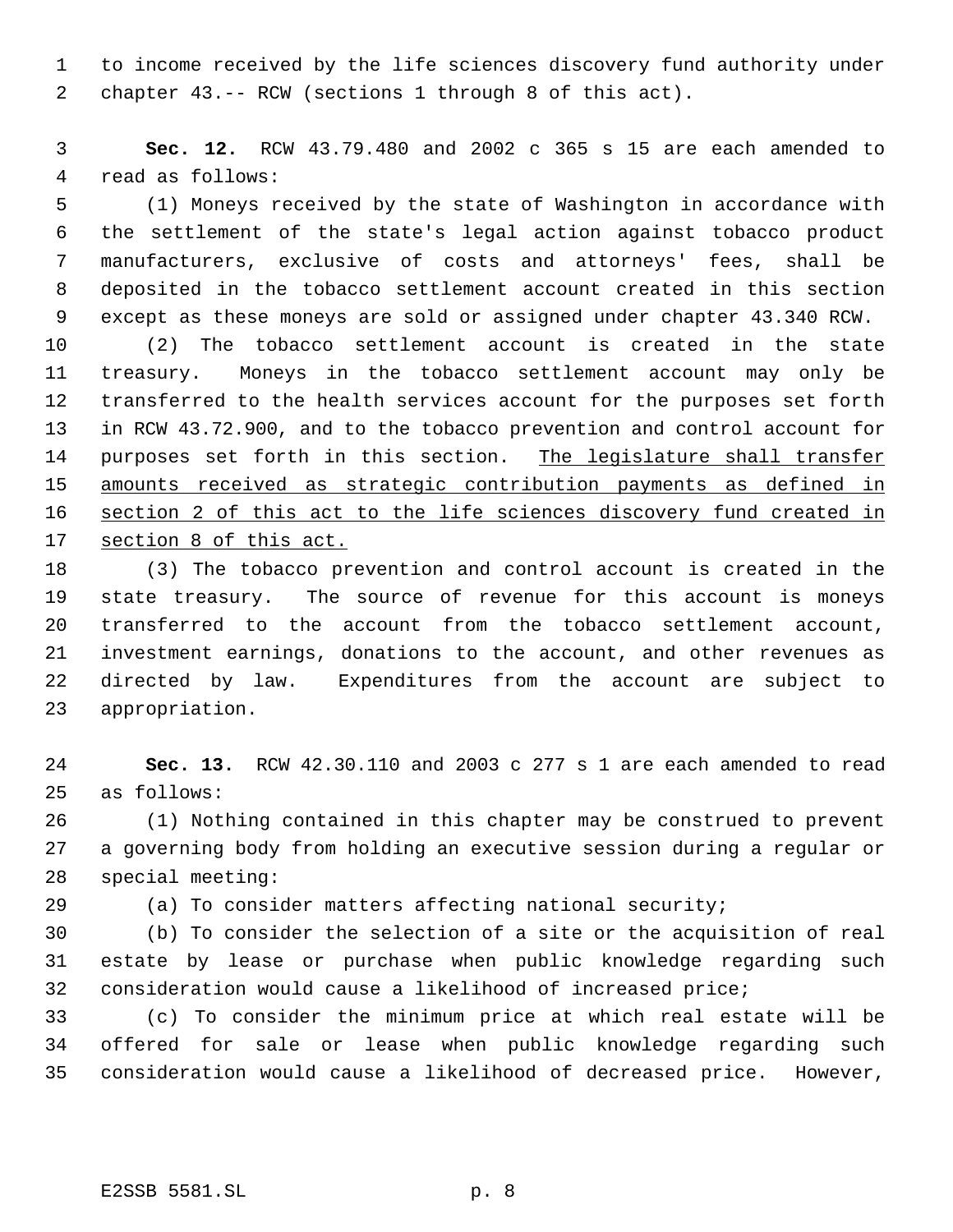final action selling or leasing public property shall be taken in a meeting open to the public;

 (d) To review negotiations on the performance of publicly bid contracts when public knowledge regarding such consideration would cause a likelihood of increased costs;

 (e) To consider, in the case of an export trading company, financial and commercial information supplied by private persons to the export trading company;

 (f) To receive and evaluate complaints or charges brought against a public officer or employee. However, upon the request of such officer or employee, a public hearing or a meeting open to the public shall be conducted upon such complaint or charge;

 (g) To evaluate the qualifications of an applicant for public employment or to review the performance of a public employee. However, subject to RCW 42.30.140(4), discussion by a governing body of salaries, wages, and other conditions of employment to be generally applied within the agency shall occur in a meeting open to the public, and when a governing body elects to take final action hiring, setting the salary of an individual employee or class of employees, or discharging or disciplining an employee, that action shall be taken in 21 a meeting open to the public;

 (h) To evaluate the qualifications of a candidate for appointment to elective office. However, any interview of such candidate and final action appointing a candidate to elective office shall be in a meeting open to the public;

 (i) To discuss with legal counsel representing the agency matters relating to agency enforcement actions, or to discuss with legal counsel representing the agency litigation or potential litigation to which the agency, the governing body, or a member acting in an official capacity is, or is likely to become, a party, when public knowledge regarding the discussion is likely to result in an adverse legal or financial consequence to the agency.

 This subsection (1)(i) does not permit a governing body to hold an executive session solely because an attorney representing the agency is present. For purposes of this subsection (1)(i), "potential litigation" means matters protected by RPC 1.6 or RCW 5.60.060(2)(a) concerning: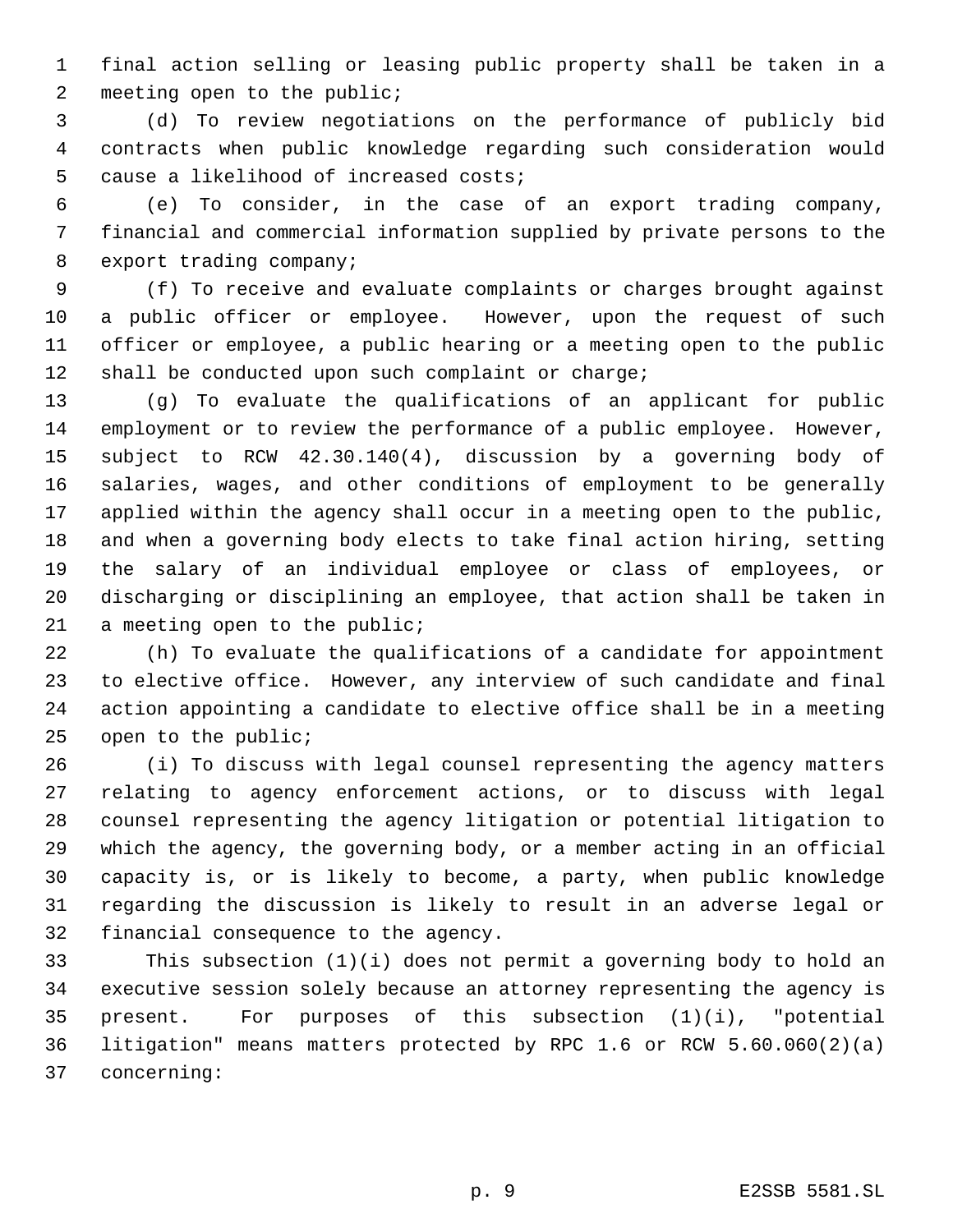(A) Litigation that has been specifically threatened to which the agency, the governing body, or a member acting in an official capacity is, or is likely to become, a party;

 (B) Litigation that the agency reasonably believes may be commenced by or against the agency, the governing body, or a member acting in an official capacity; or

 (C) Litigation or legal risks of a proposed action or current practice that the agency has identified when public discussion of the litigation or legal risks is likely to result in an adverse legal or 10 financial consequence to the agency;

 (j) To consider, in the case of the state library commission or its advisory bodies, western library network prices, products, equipment, and services, when such discussion would be likely to adversely affect the network's ability to conduct business in a competitive economic climate. However, final action on these matters shall be taken in a meeting open to the public;

 (k) To consider, in the case of the state investment board, financial and commercial information when the information relates to the investment of public trust or retirement funds and when public knowledge regarding the discussion would result in loss to such funds or in private loss to the providers of this information;

 (l) To consider proprietary or confidential nonpublished information related to the development, acquisition, or implementation 24 of state purchased health care services as provided in RCW 41.05.026;

 (m) To consider in the case of the life sciences discovery fund 26 authority, the substance of grant applications and grant awards when public knowledge regarding the discussion would reasonably be expected to result in private loss to the providers of this information.

 (2) Before convening in executive session, the presiding officer of a governing body shall publicly announce the purpose for excluding the public from the meeting place, and the time when the executive session will be concluded. The executive session may be extended to a stated later time by announcement of the presiding officer.

 NEW SECTION. **Sec. 14.** A new section is added to chapter 41.06 RCW to read as follows:

In addition to the exemptions set forth in RCW 41.06.070, this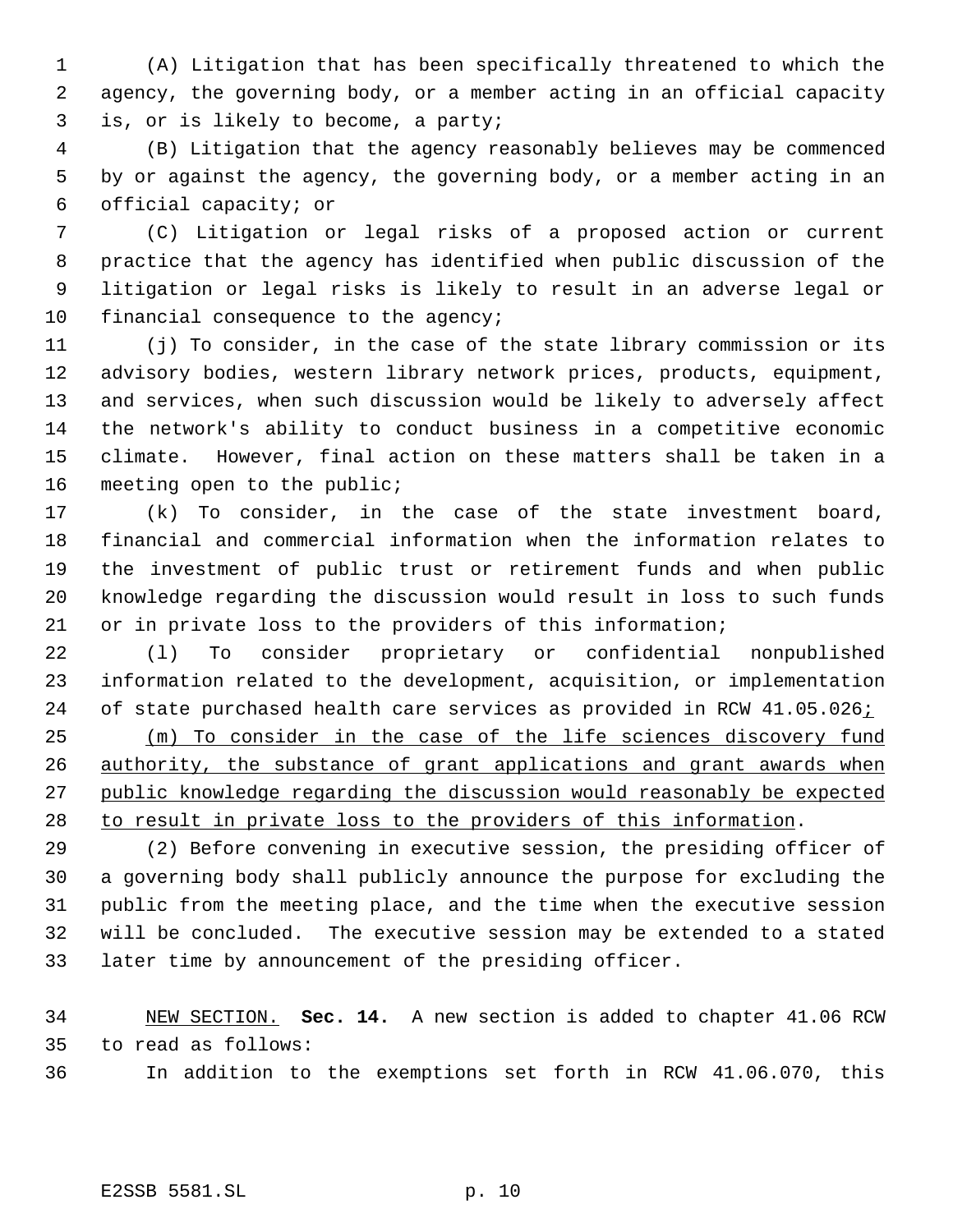chapter does not apply to employees of the life sciences discovery fund authority under chapter 43.-- RCW (sections 1 through 8 of this act).

 **Sec. 15.** RCW 42.17.310 and 2003 1st sp.s. c 26 s 926, 2003 c 277 s 3, and 2003 c 124 s 1 are each reenacted and amended to read as follows:

(1) The following are exempt from public inspection and copying:

 (a) Personal information in any files maintained for students in public schools, patients or clients of public institutions or public health agencies, or welfare recipients.

 (b) Personal information in files maintained for employees, appointees, or elected officials of any public agency to the extent that disclosure would violate their right to privacy.

 (c) Information required of any taxpayer in connection with the assessment or collection of any tax if the disclosure of the information to other persons would (i) be prohibited to such persons by RCW 84.08.210, 82.32.330, 84.40.020, or 84.40.340 or (ii) violate the taxpayer's right to privacy or result in unfair competitive disadvantage to the taxpayer.

 (d) Specific intelligence information and specific investigative records compiled by investigative, law enforcement, and penology agencies, and state agencies vested with the responsibility to discipline members of any profession, the nondisclosure of which is essential to effective law enforcement or for the protection of any person's right to privacy.

 (e) Information revealing the identity of persons who are witnesses to or victims of crime or who file complaints with investigative, law enforcement, or penology agencies, other than the public disclosure commission, if disclosure would endanger any person's life, physical safety, or property. If at the time a complaint is filed the complainant, victim or witness indicates a desire for disclosure or nondisclosure, such desire shall govern. However, all complaints filed with the public disclosure commission about any elected official or candidate for public office must be made in writing and signed by the complainant under oath.

 (f) Test questions, scoring keys, and other examination data used to administer a license, employment, or academic examination.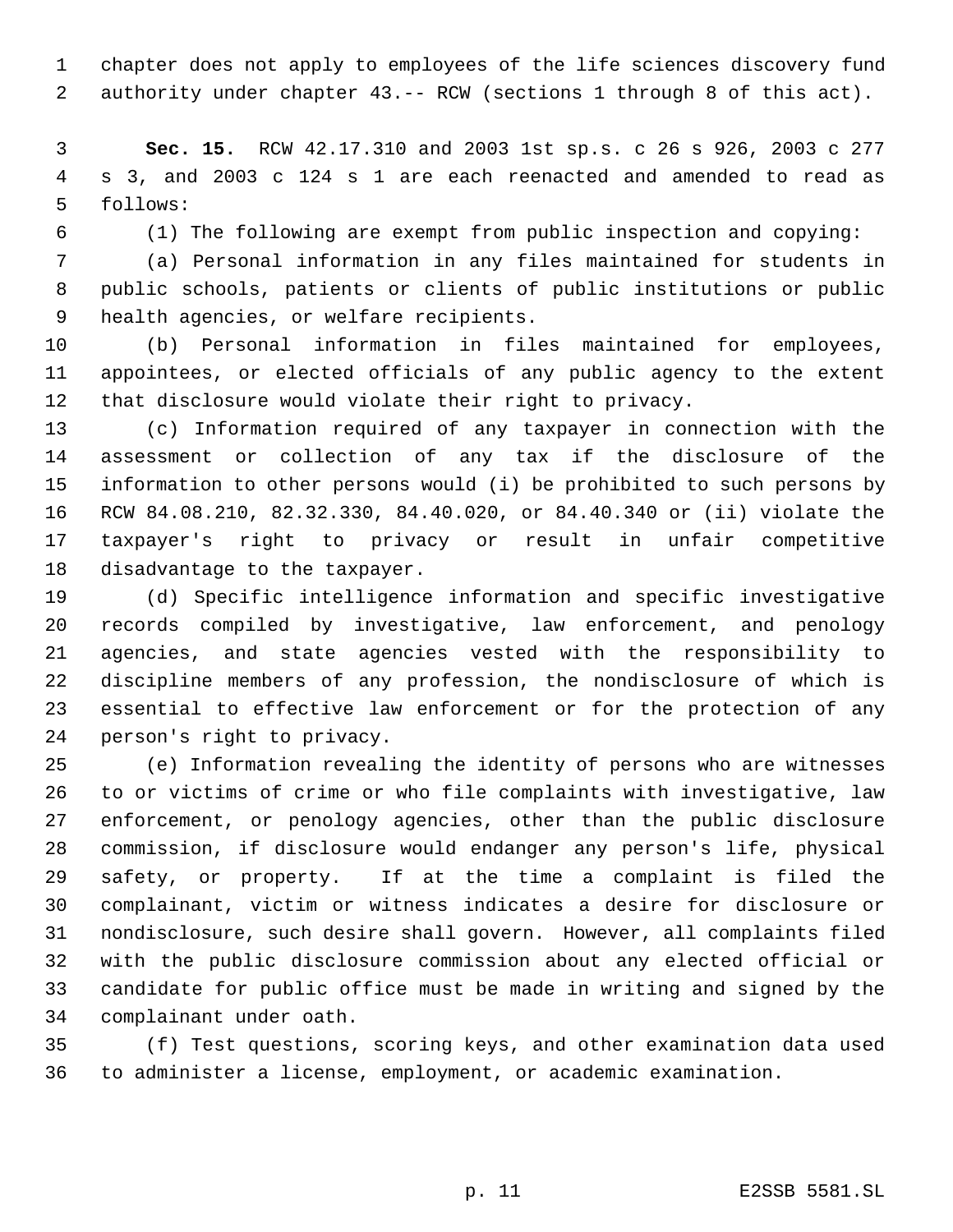(g) Except as provided by chapter 8.26 RCW, the contents of real estate appraisals, made for or by any agency relative to the acquisition or sale of property, until the project or prospective sale is abandoned or until such time as all of the property has been acquired or the property to which the sale appraisal relates is sold, but in no event shall disclosure be denied for more than three years after the appraisal.

 (h) Valuable formulae, designs, drawings, computer source code or object code, and research data obtained by any agency within five years of the request for disclosure when disclosure would produce private gain and public loss.

 (i) Preliminary drafts, notes, recommendations, and intra-agency memorandums in which opinions are expressed or policies formulated or recommended except that a specific record shall not be exempt when publicly cited by an agency in connection with any agency action.

 (j) Records which are relevant to a controversy to which an agency is a party but which records would not be available to another party under the rules of pretrial discovery for causes pending in the superior courts.

 (k) Records, maps, or other information identifying the location of archaeological sites in order to avoid the looting or depredation of such sites.

 (l) Any library record, the primary purpose of which is to maintain control of library materials, or to gain access to information, which discloses or could be used to disclose the identity of a library user.

 (m) Financial information supplied by or on behalf of a person, firm, or corporation for the purpose of qualifying to submit a bid or proposal for (i) a ferry system construction or repair contract as required by RCW 47.60.680 through 47.60.750 or (ii) highway construction or improvement as required by RCW 47.28.070.

 (n) Railroad company contracts filed prior to July 28, 1991, with the utilities and transportation commission under RCW 81.34.070, except that the summaries of the contracts are open to public inspection and copying as otherwise provided by this chapter.

 (o) Financial and commercial information and records supplied by private persons pertaining to export services provided pursuant to chapter 43.163 RCW and chapter 53.31 RCW, and by persons pertaining to export projects pursuant to RCW 43.23.035.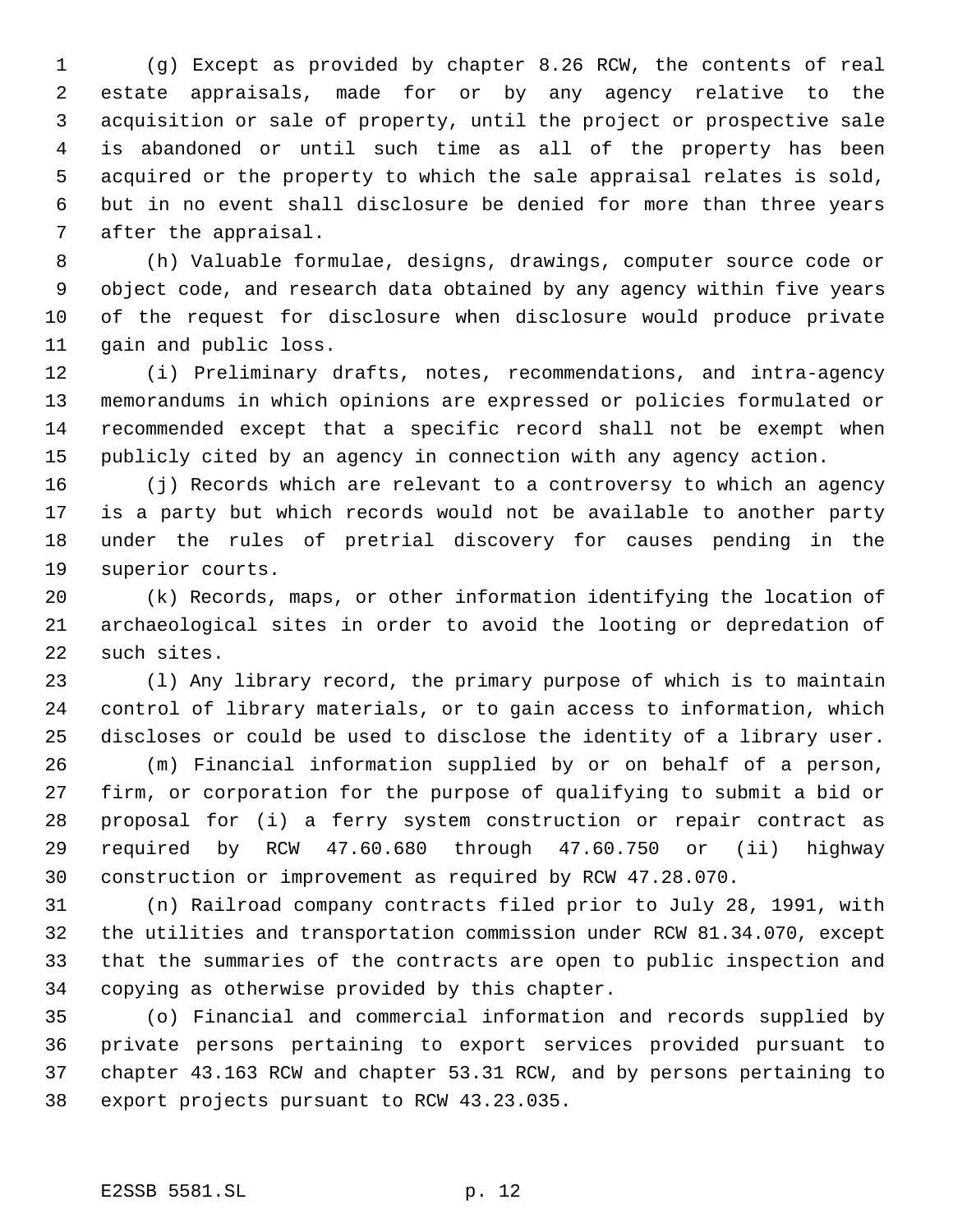(p) Financial disclosures filed by private vocational schools under chapters 28B.85 and 28C.10 RCW.

 (q) Records filed with the utilities and transportation commission or attorney general under RCW 80.04.095 that a court has determined are confidential under RCW 80.04.095.

 (r) Financial and commercial information and records supplied by businesses or individuals during application for loans or program services provided by chapters 43.163, 43.160, 43.330, and 43.168 RCW, or during application for economic development loans or program services provided by any local agency.

 (s) Membership lists or lists of members or owners of interests of units in timeshare projects, subdivisions, camping resorts, condominiums, land developments, or common-interest communities affiliated with such projects, regulated by the department of licensing, in the files or possession of the department.

 (t) All applications for public employment, including the names of applicants, resumes, and other related materials submitted with respect to an applicant.

 (u) The residential addresses or residential telephone numbers of employees or volunteers of a public agency which are held by any public agency in personnel records, public employment related records, or volunteer rosters, or are included in any mailing list of employees or volunteers of any public agency.

 (v) The residential addresses and residential telephone numbers of the customers of a public utility contained in the records or lists held by the public utility of which they are customers, except that this information may be released to the division of child support or the agency or firm providing child support enforcement for another state under Title IV-D of the federal social security act, for the establishment, enforcement, or modification of a support order.

 (w)(i) The federal social security number of individuals governed under chapter 18.130 RCW maintained in the files of the department of health, except this exemption does not apply to requests made directly to the department from federal, state, and local agencies of government, and national and state licensing, credentialing, investigatory, disciplinary, and examination organizations; (ii) the current residential address and current residential telephone number of a health care provider governed under chapter 18.130 RCW maintained in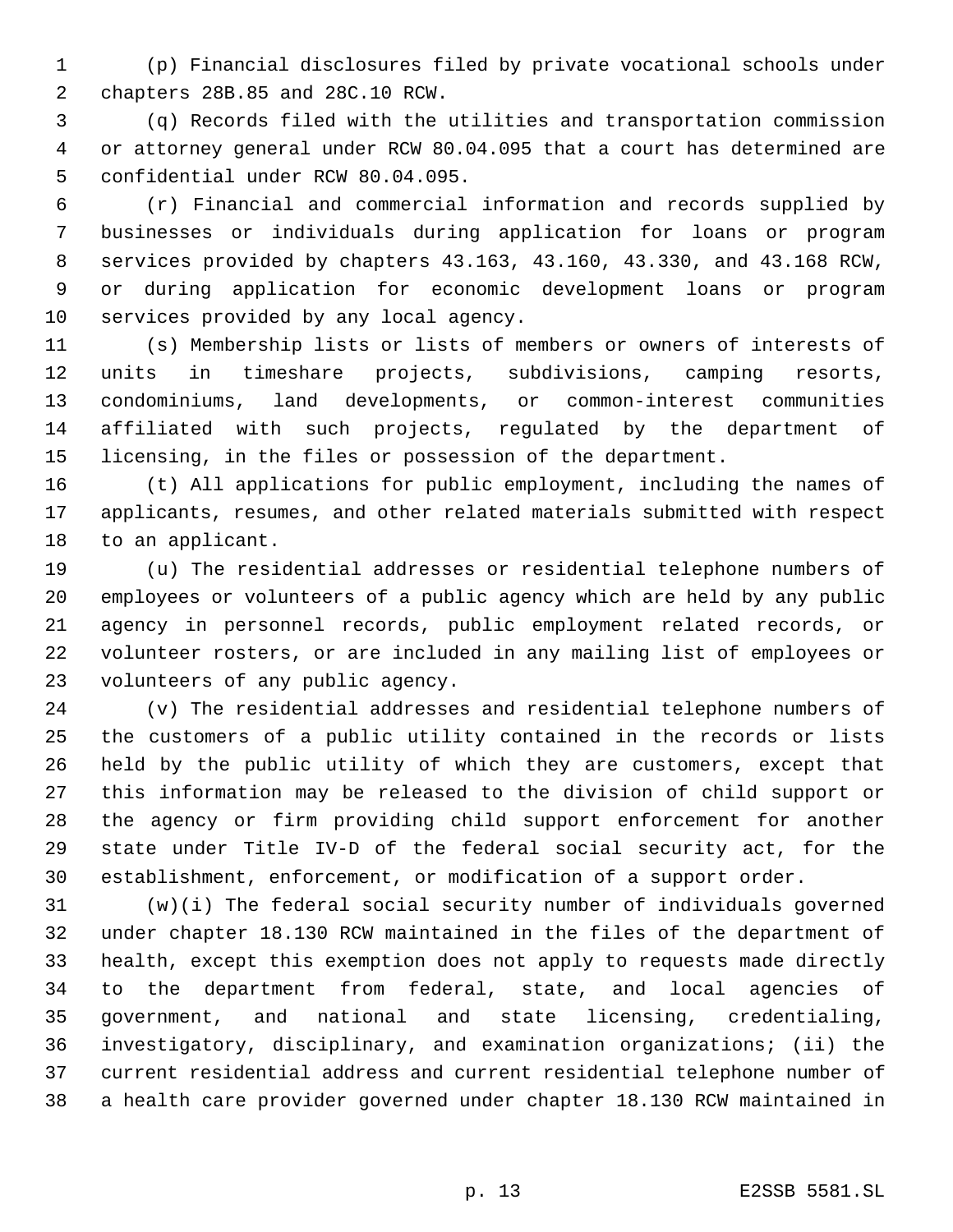the files of the department, if the provider requests that this information be withheld from public inspection and copying, and provides to the department an accurate alternate or business address and business telephone number. On or after January 1, 1995, the current residential address and residential telephone number of a health care provider governed under RCW 18.130.040 maintained in the files of the department shall automatically be withheld from public inspection and copying unless the provider specifically requests the information be released, and except as provided for under RCW 42.17.260(9).

 (x) Information obtained by the board of pharmacy as provided in RCW 69.45.090.

 (y) Information obtained by the board of pharmacy or the department of health and its representatives as provided in RCW 69.41.044, 69.41.280, and 18.64.420.

 (z) Financial information, business plans, examination reports, and any information produced or obtained in evaluating or examining a business and industrial development corporation organized or seeking certification under chapter 31.24 RCW.

 (aa) Financial and commercial information supplied to the state investment board by any person when the information relates to the investment of public trust or retirement funds and when disclosure would result in loss to such funds or in private loss to the providers of this information.

 (bb) Financial and valuable trade information under RCW 51.36.120. (cc) Client records maintained by an agency that is a domestic violence program as defined in RCW 70.123.020 or 70.123.075 or a rape crisis center as defined in RCW 70.125.030.

 (dd) Information that identifies a person who, while an agency employee: (i) Seeks advice, under an informal process established by the employing agency, in order to ascertain his or her rights in connection with a possible unfair practice under chapter 49.60 RCW against the person; and (ii) requests his or her identity or any identifying information not be disclosed.

 (ee) Investigative records compiled by an employing agency conducting a current investigation of a possible unfair practice under chapter 49.60 RCW or of a possible violation of other federal, state, or local laws prohibiting discrimination in employment.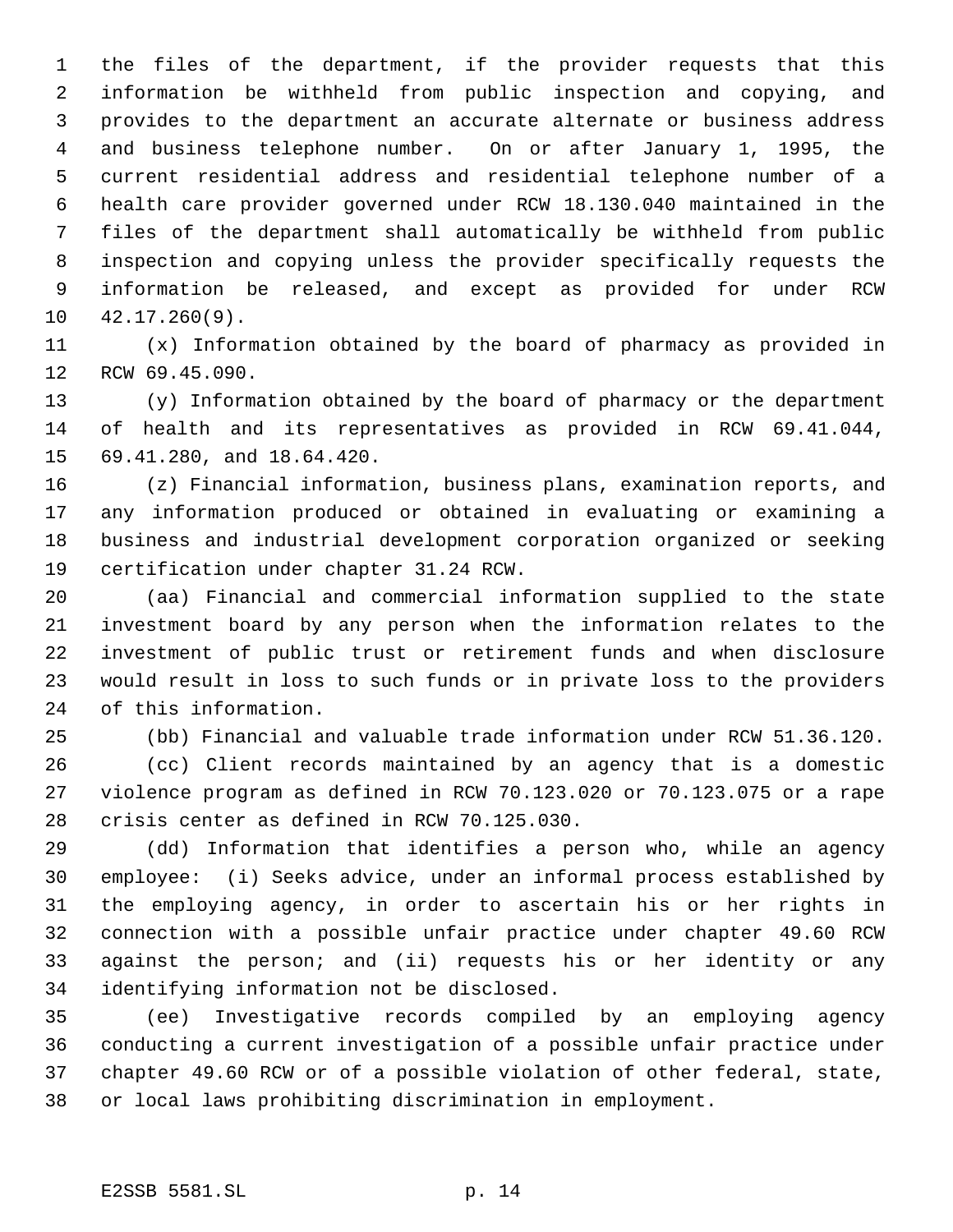(ff) Business related information protected from public inspection and copying under RCW 15.86.110.

 (gg) Financial, commercial, operations, and technical and research information and data submitted to or obtained by the clean Washington center in applications for, or delivery of, program services under chapter 70.95H RCW.

 (hh) Information and documents created specifically for, and collected and maintained by a quality improvement committee pursuant to RCW 43.70.510 or 70.41.200, or by a peer review committee under RCW 4.24.250, regardless of which agency is in possession of the information and documents.

 (ii) Personal information in files maintained in a data base created under RCW 43.07.360.

 (jj) Financial and commercial information requested by the public stadium authority from any person or organization that leases or uses the stadium and exhibition center as defined in RCW 36.102.010.

 (kk) Names of individuals residing in emergency or transitional housing that are furnished to the department of revenue or a county assessor in order to substantiate a claim for property tax exemption under RCW 84.36.043.

 (ll) The names, residential addresses, residential telephone numbers, and other individually identifiable records held by an agency in relation to a vanpool, carpool, or other ride-sharing program or service. However, these records may be disclosed to other persons who apply for ride-matching services and who need that information in order to identify potential riders or drivers with whom to share rides.

 (mm) The personally identifying information of current or former participants or applicants in a paratransit or other transit service operated for the benefit of persons with disabilities or elderly persons.

 (nn) The personally identifying information of persons who acquire and use transit passes and other fare payment media including, but not limited to, stored value smart cards and magnetic strip cards, except that an agency may disclose this information to a person, employer, educational institution, or other entity that is responsible, in whole or in part, for payment of the cost of acquiring or using a transit pass or other fare payment media, or to the news media when reporting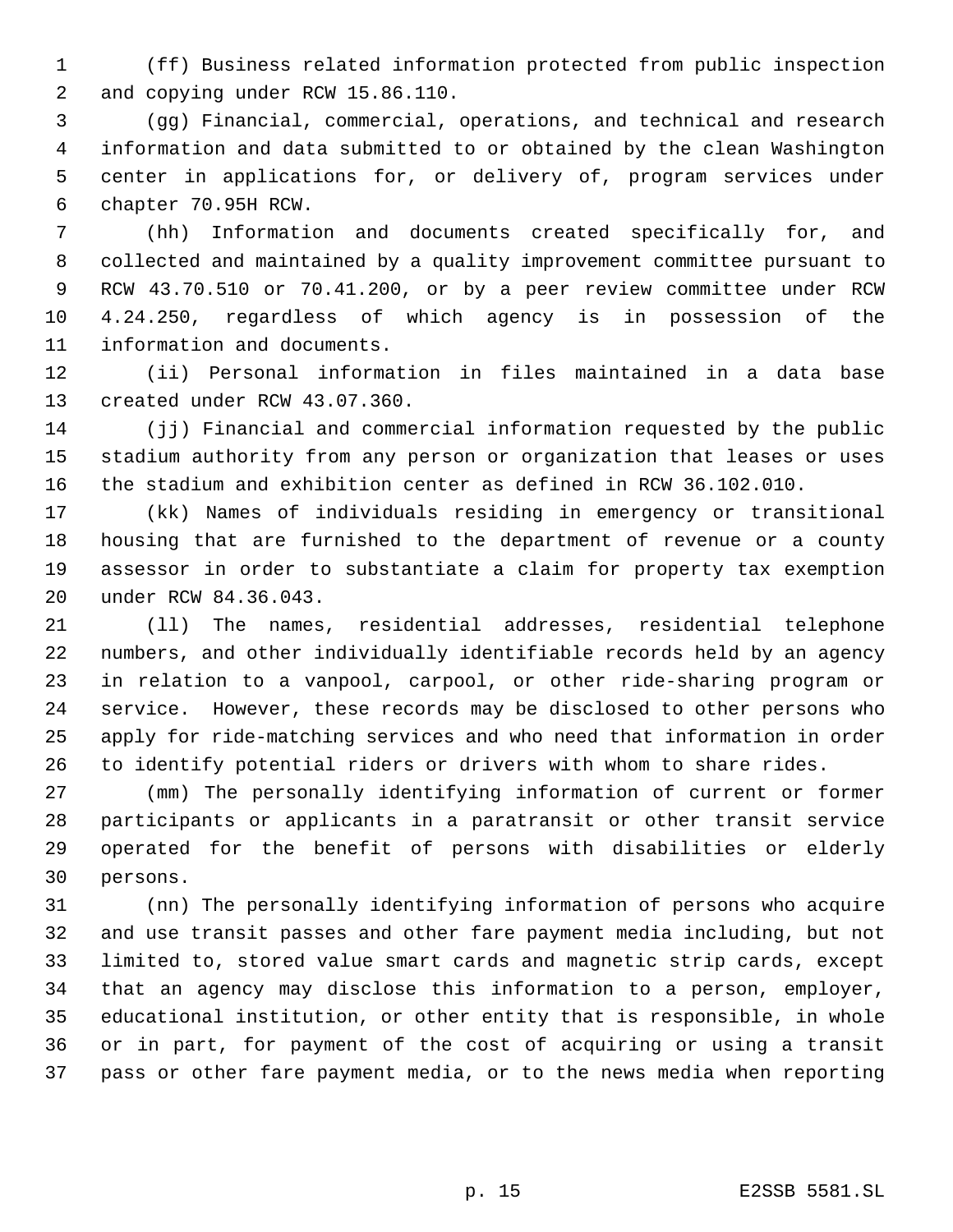on public transportation or public safety. This information may also be disclosed at the agency's discretion to governmental agencies or groups concerned with public transportation or public safety.

 (oo) Proprietary financial and commercial information that the submitting entity, with review by the department of health, specifically identifies at the time it is submitted and that is provided to or obtained by the department of health in connection with an application for, or the supervision of, an antitrust exemption sought by the submitting entity under RCW 43.72.310. If a request for such information is received, the submitting entity must be notified of the request. Within ten business days of receipt of the notice, the submitting entity shall provide a written statement of the continuing need for confidentiality, which shall be provided to the requester. Upon receipt of such notice, the department of health shall continue to treat information designated under this section as exempt from disclosure. If the requester initiates an action to compel disclosure under this chapter, the submitting entity must be joined as a party to demonstrate the continuing need for confidentiality.

 (pp) Records maintained by the board of industrial insurance appeals that are related to appeals of crime victims' compensation claims filed with the board under RCW 7.68.110.

 (qq) Financial and commercial information supplied by or on behalf of a person, firm, corporation, or entity under chapter 28B.95 RCW relating to the purchase or sale of tuition units and contracts for the purchase of multiple tuition units.

 (rr) Any records of investigative reports prepared by any state, county, municipal, or other law enforcement agency pertaining to sex offenses contained in chapter 9A.44 RCW or sexually violent offenses as defined in RCW 71.09.020, which have been transferred to the Washington association of sheriffs and police chiefs for permanent electronic retention and retrieval pursuant to RCW 40.14.070(2)(b).

 (ss) Credit card numbers, debit card numbers, electronic check numbers, card expiration dates, or bank or other financial account numbers, except when disclosure is expressly required by or governed by other law.

 (tt) Financial information, including but not limited to account numbers and values, and other identification numbers supplied by or on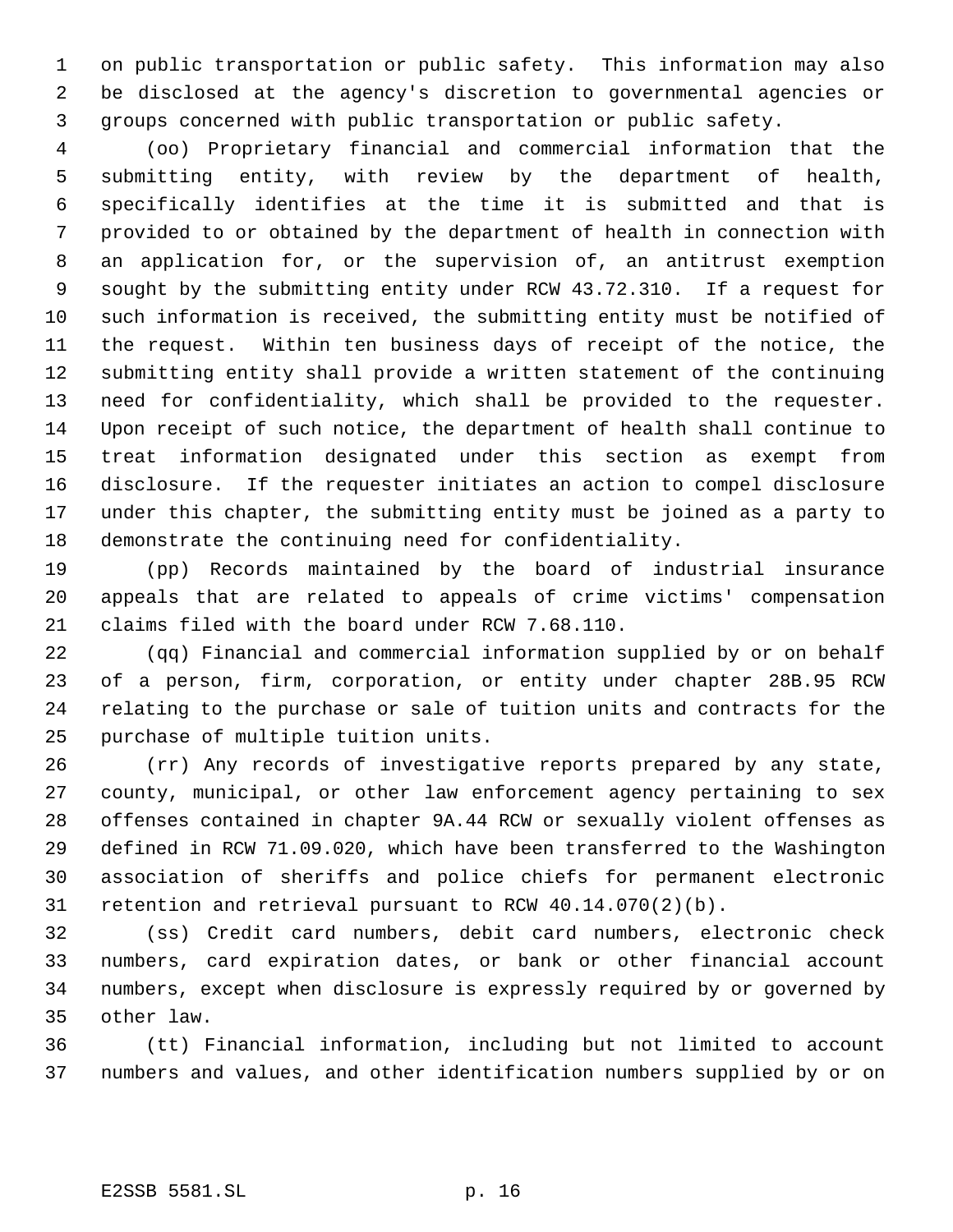behalf of a person, firm, corporation, limited liability company, partnership, or other entity related to an application for a liquor license, gambling license, or lottery retail license.

 (uu) Records maintained by the employment security department and subject to chapter 50.13 RCW if provided to another individual or organization for operational, research, or evaluation purposes.

 (vv) Individually identifiable information received by the work force training and education coordinating board for research or evaluation purposes.

 (ww) Those portions of records assembled, prepared, or maintained to prevent, mitigate, or respond to criminal terrorist acts, which are acts that significantly disrupt the conduct of government or of the general civilian population of the state or the United States and that manifest an extreme indifference to human life, the public disclosure of which would have a substantial likelihood of threatening public safety, consisting of:

 (i) Specific and unique vulnerability assessments or specific and unique response or deployment plans, including compiled underlying data collected in preparation of or essential to the assessments, or to the response or deployment plans; and

 (ii) Records not subject to public disclosure under federal law that are shared by federal or international agencies, and information prepared from national security briefings provided to state or local government officials related to domestic preparedness for acts of terrorism.

 (xx) Commercial fishing catch data from logbooks required to be provided to the department of fish and wildlife under RCW 77.12.047, when the data identifies specific catch location, timing, or methodology and the release of which would result in unfair competitive disadvantage to the commercial fisher providing the catch data. However, this information may be released to government agencies concerned with the management of fish and wildlife resources.

 (yy) Sensitive wildlife data obtained by the department of fish and wildlife. However, sensitive wildlife data may be released to government agencies concerned with the management of fish and wildlife resources. Sensitive wildlife data includes:

(i) The nesting sites or specific locations of endangered species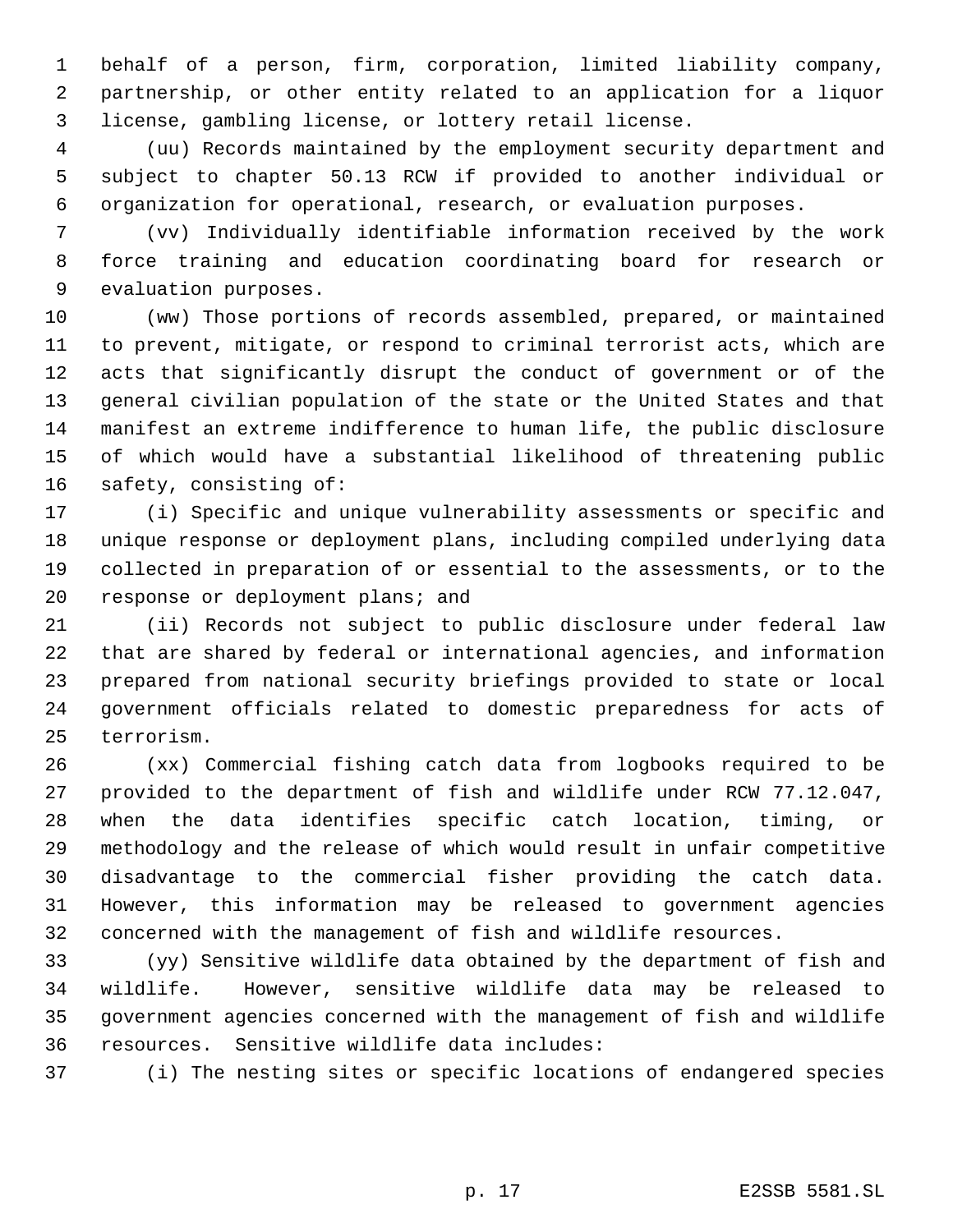designated under RCW 77.12.020, or threatened or sensitive species classified by rule of the department of fish and wildlife;

 (ii) Radio frequencies used in, or locational data generated by, telemetry studies; or

 (iii) Other location data that could compromise the viability of a specific fish or wildlife population, and where at least one of the following criteria are met:

(A) The species has a known commercial or black market value;

(B) There is a history of malicious take of that species; or

 (C) There is a known demand to visit, take, or disturb, and the species behavior or ecology renders it especially vulnerable or the species has an extremely limited distribution and concentration.

 (zz) The personally identifying information of persons who acquire recreational licenses under RCW 77.32.010 or commercial licenses under chapter 77.65 or 77.70 RCW, except name, address of contact used by the department, and type of license, endorsement, or tag. However, the department of fish and wildlife may disclose personally identifying information to:

 (i) Government agencies concerned with the management of fish and wildlife resources;

 (ii) The department of social and health services, child support division, and to the department of licensing in order to implement RCW 77.32.014 and 46.20.291; and

 (iii) Law enforcement agencies for the purpose of firearm possession enforcement under RCW 9.41.040.

 (aaa)(i) Discharge papers of a veteran of the armed forces of the United States filed at the office of the county auditor before July 1, 2002, that have not been commingled with other recorded documents. These records will be available only to the veteran, the veteran's next of kin, a deceased veteran's properly appointed personal representative or executor, a person holding that veteran's general power of attorney, or to anyone else designated in writing by that veteran to receive the records.

 (ii) Discharge papers of a veteran of the armed forces of the United States filed at the office of the county auditor before July 1, 2002, that have been commingled with other records, if the veteran has recorded a "request for exemption from public disclosure of discharge papers" with the county auditor. If such a request has been recorded,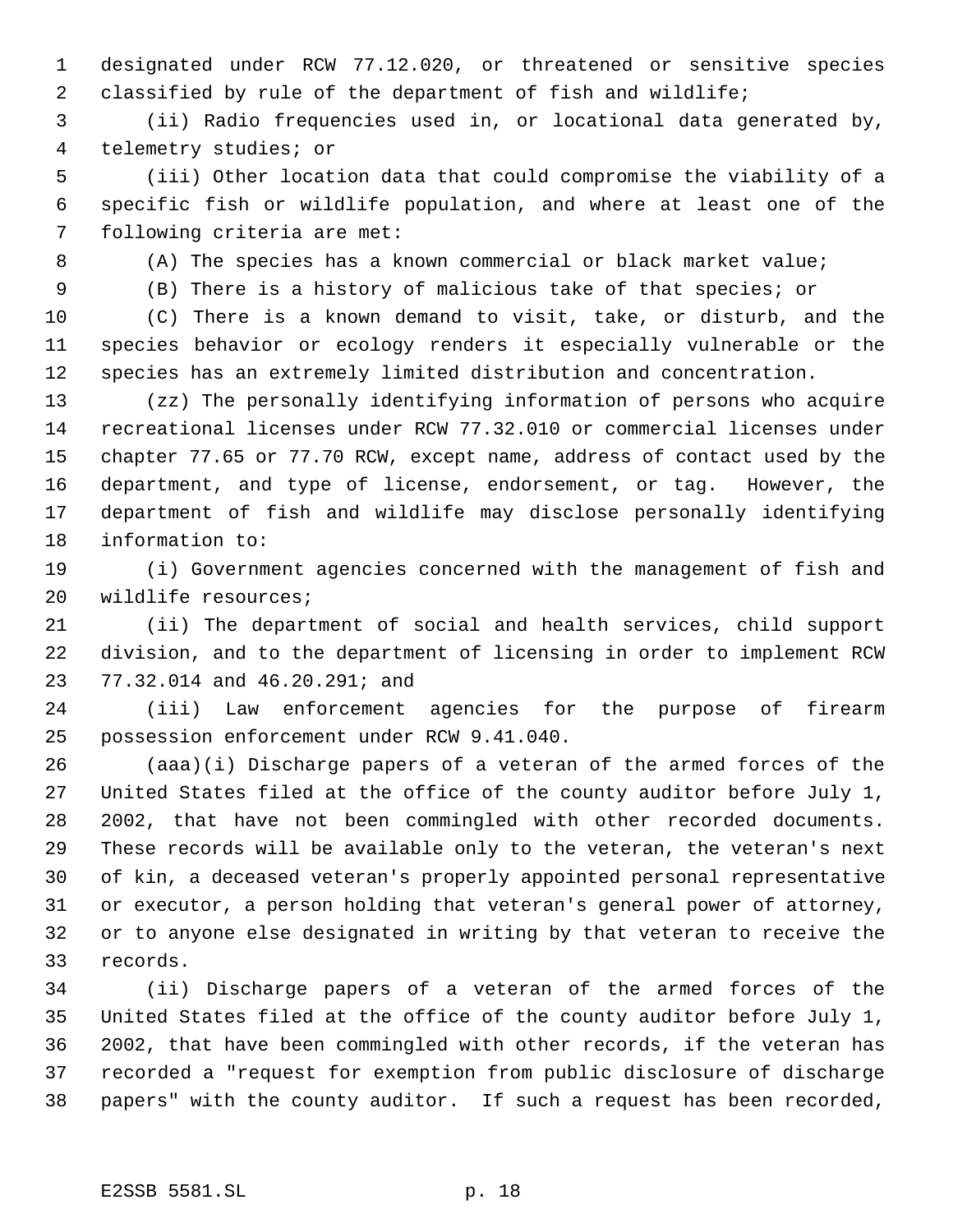these records may be released only to the veteran filing the papers, the veteran's next of kin, a deceased veteran's properly appointed personal representative or executor, a person holding the veteran's general power of attorney, or anyone else designated in writing by the veteran to receive the records.

 (iii) Discharge papers of a veteran filed at the office of the county auditor after June 30, 2002, are not public records, but will be available only to the veteran, the veteran's next of kin, a deceased veteran's properly appointed personal representative or executor, a person holding the veteran's general power of attorney, or anyone else designated in writing by the veteran to receive the records.

 (iv) For the purposes of this subsection (1)(aaa), next of kin of deceased veterans have the same rights to full access to the record. Next of kin are the veteran's widow or widower who has not remarried, son, daughter, father, mother, brother, and sister.

 (bbb) Those portions of records containing specific and unique vulnerability assessments or specific and unique emergency and escape response plans at a city, county, or state adult or juvenile correctional facility, the public disclosure of which would have a substantial likelihood of threatening the security of a city, county, or state adult or juvenile correctional facility or any individual's safety.

 (ccc) Information compiled by school districts or schools in the development of their comprehensive safe school plans pursuant to RCW 28A.320.125, to the extent that they identify specific vulnerabilities of school districts and each individual school.

 (ddd) Information regarding the infrastructure and security of computer and telecommunications networks, consisting of security passwords, security access codes and programs, access codes for secure software applications, security and service recovery plans, security risk assessments, and security test results to the extent that they identify specific system vulnerabilities.

 (eee) Information obtained and exempted or withheld from public inspection by the health care authority under RCW 41.05.026, whether retained by the authority, transferred to another state purchased health care program by the authority, or transferred by the authority to a technical review committee created to facilitate the development,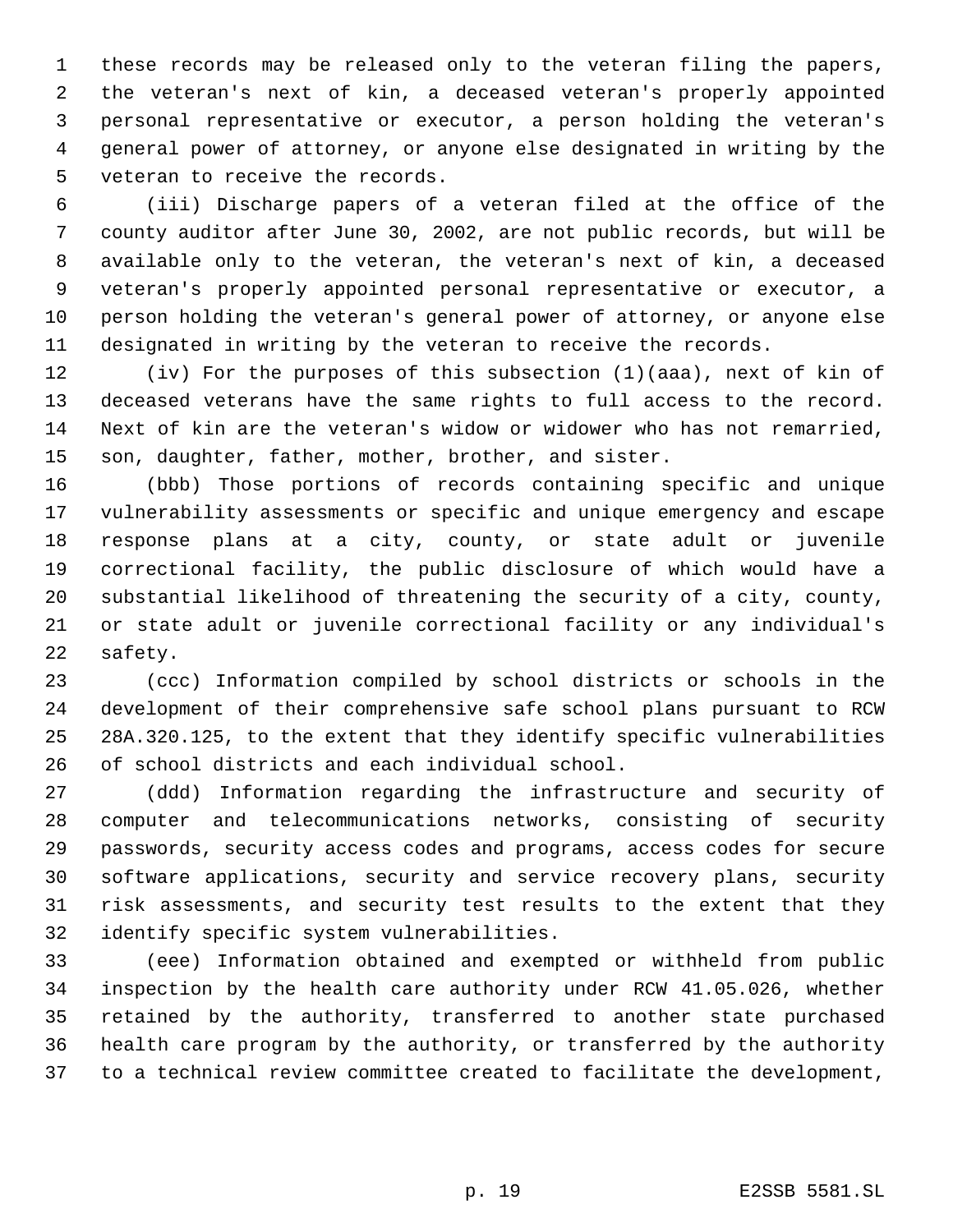acquisition, or implementation of state purchased health care under chapter 41.05 RCW.

 (fff) Proprietary data, trade secrets, or other information that relates to: (i) A vendor's unique methods of conducting business; (ii) data unique to the product or services of the vendor; or (iii) determining prices or rates to be charged for services, submitted by any vendor to the department of social and health services for purposes of the development, acquisition, or implementation of state purchased health care as defined in RCW 41.05.011.

 (ggg) Proprietary information deemed confidential for the purposes of section 923, chapter 26, Laws of 2003 1st sp. sess.

12 (hhh) Financial, commercial, operations, and technical and research 13 information and data submitted to or obtained by the life sciences discovery fund authority in applications for, or delivery of, grants under chapter 43.-- RCW (sections 1 through 8 of this act), to the extent that such information, if revealed, would reasonably be expected 17 to result in private loss to the providers of this information.

 (2) Except for information described in subsection (1)(c)(i) of this section and confidential income data exempted from public inspection pursuant to RCW 84.40.020, the exemptions of this section are inapplicable to the extent that information, the disclosure of which would violate personal privacy or vital governmental interests, can be deleted from the specific records sought. No exemption may be construed to permit the nondisclosure of statistical information not descriptive of any readily identifiable person or persons.

 (3) Inspection or copying of any specific records exempt under the provisions of this section may be permitted if the superior court in the county in which the record is maintained finds, after a hearing with notice thereof to every person in interest and the agency, that the exemption of such records is clearly unnecessary to protect any individual's right of privacy or any vital governmental function.

 (4) Agency responses refusing, in whole or in part, inspection of any public record shall include a statement of the specific exemption authorizing the withholding of the record (or part) and a brief explanation of how the exemption applies to the record withheld.

 **Sec. 16.** RCW 42.17.310 and 2003 c 277 s 3 and 2003 c 124 s 1 are each reenacted and amended to read as follows:

## E2SSB 5581.SL p. 20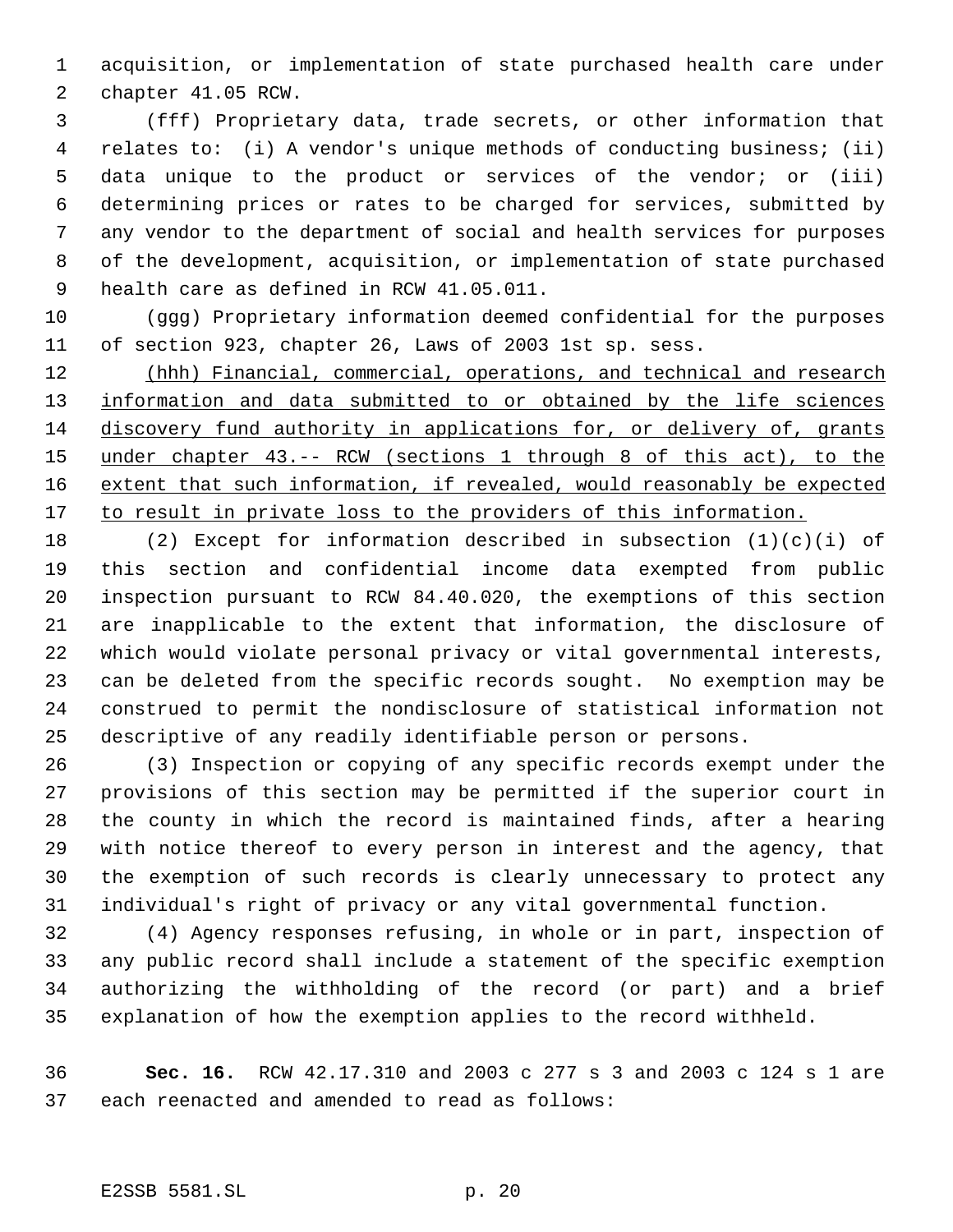(1) The following are exempt from public inspection and copying:

 (a) Personal information in any files maintained for students in public schools, patients or clients of public institutions or public health agencies, or welfare recipients.

 (b) Personal information in files maintained for employees, appointees, or elected officials of any public agency to the extent that disclosure would violate their right to privacy.

 (c) Information required of any taxpayer in connection with the assessment or collection of any tax if the disclosure of the information to other persons would (i) be prohibited to such persons by RCW 84.08.210, 82.32.330, 84.40.020, or 84.40.340 or (ii) violate the taxpayer's right to privacy or result in unfair competitive disadvantage to the taxpayer.

 (d) Specific intelligence information and specific investigative records compiled by investigative, law enforcement, and penology agencies, and state agencies vested with the responsibility to discipline members of any profession, the nondisclosure of which is essential to effective law enforcement or for the protection of any person's right to privacy.

 (e) Information revealing the identity of persons who are witnesses to or victims of crime or who file complaints with investigative, law enforcement, or penology agencies, other than the public disclosure commission, if disclosure would endanger any person's life, physical safety, or property. If at the time a complaint is filed the complainant, victim or witness indicates a desire for disclosure or nondisclosure, such desire shall govern. However, all complaints filed with the public disclosure commission about any elected official or candidate for public office must be made in writing and signed by the complainant under oath.

 (f) Test questions, scoring keys, and other examination data used to administer a license, employment, or academic examination.

 (g) Except as provided by chapter 8.26 RCW, the contents of real estate appraisals, made for or by any agency relative to the acquisition or sale of property, until the project or prospective sale is abandoned or until such time as all of the property has been acquired or the property to which the sale appraisal relates is sold, but in no event shall disclosure be denied for more than three years after the appraisal.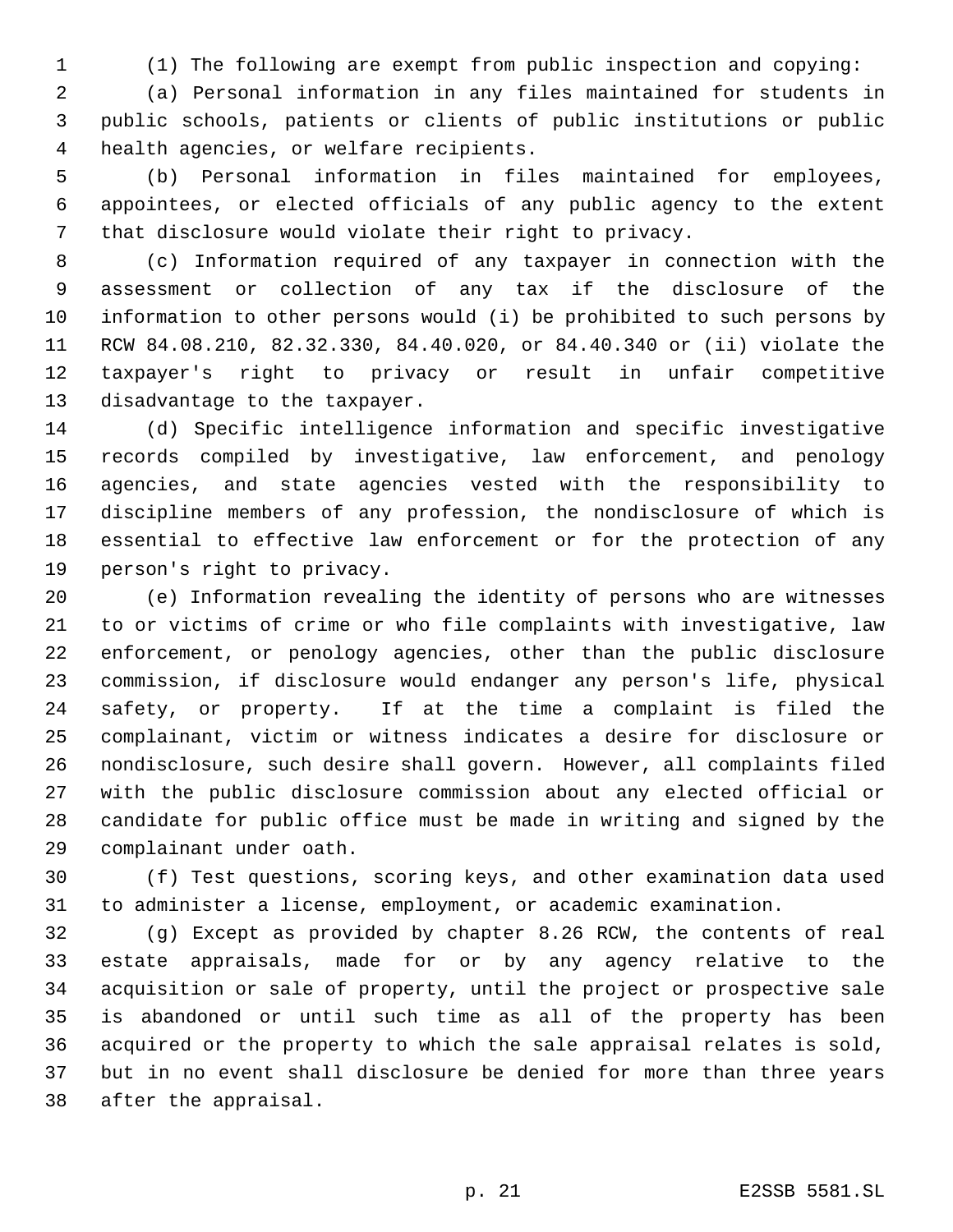(h) Valuable formulae, designs, drawings, computer source code or object code, and research data obtained by any agency within five years of the request for disclosure when disclosure would produce private gain and public loss.

 (i) Preliminary drafts, notes, recommendations, and intra-agency memorandums in which opinions are expressed or policies formulated or recommended except that a specific record shall not be exempt when publicly cited by an agency in connection with any agency action.

 (j) Records which are relevant to a controversy to which an agency is a party but which records would not be available to another party under the rules of pretrial discovery for causes pending in the superior courts.

 (k) Records, maps, or other information identifying the location of archaeological sites in order to avoid the looting or depredation of such sites.

 (l) Any library record, the primary purpose of which is to maintain control of library materials, or to gain access to information, which discloses or could be used to disclose the identity of a library user.

 (m) Financial information supplied by or on behalf of a person, firm, or corporation for the purpose of qualifying to submit a bid or proposal for (i) a ferry system construction or repair contract as required by RCW 47.60.680 through 47.60.750 or (ii) highway construction or improvement as required by RCW 47.28.070.

 (n) Railroad company contracts filed prior to July 28, 1991, with the utilities and transportation commission under RCW 81.34.070, except that the summaries of the contracts are open to public inspection and copying as otherwise provided by this chapter.

 (o) Financial and commercial information and records supplied by private persons pertaining to export services provided pursuant to chapter 43.163 RCW and chapter 53.31 RCW, and by persons pertaining to export projects pursuant to RCW 43.23.035.

 (p) Financial disclosures filed by private vocational schools under chapters 28B.85 and 28C.10 RCW.

 (q) Records filed with the utilities and transportation commission or attorney general under RCW 80.04.095 that a court has determined are confidential under RCW 80.04.095.

 (r) Financial and commercial information and records supplied by businesses or individuals during application for loans or program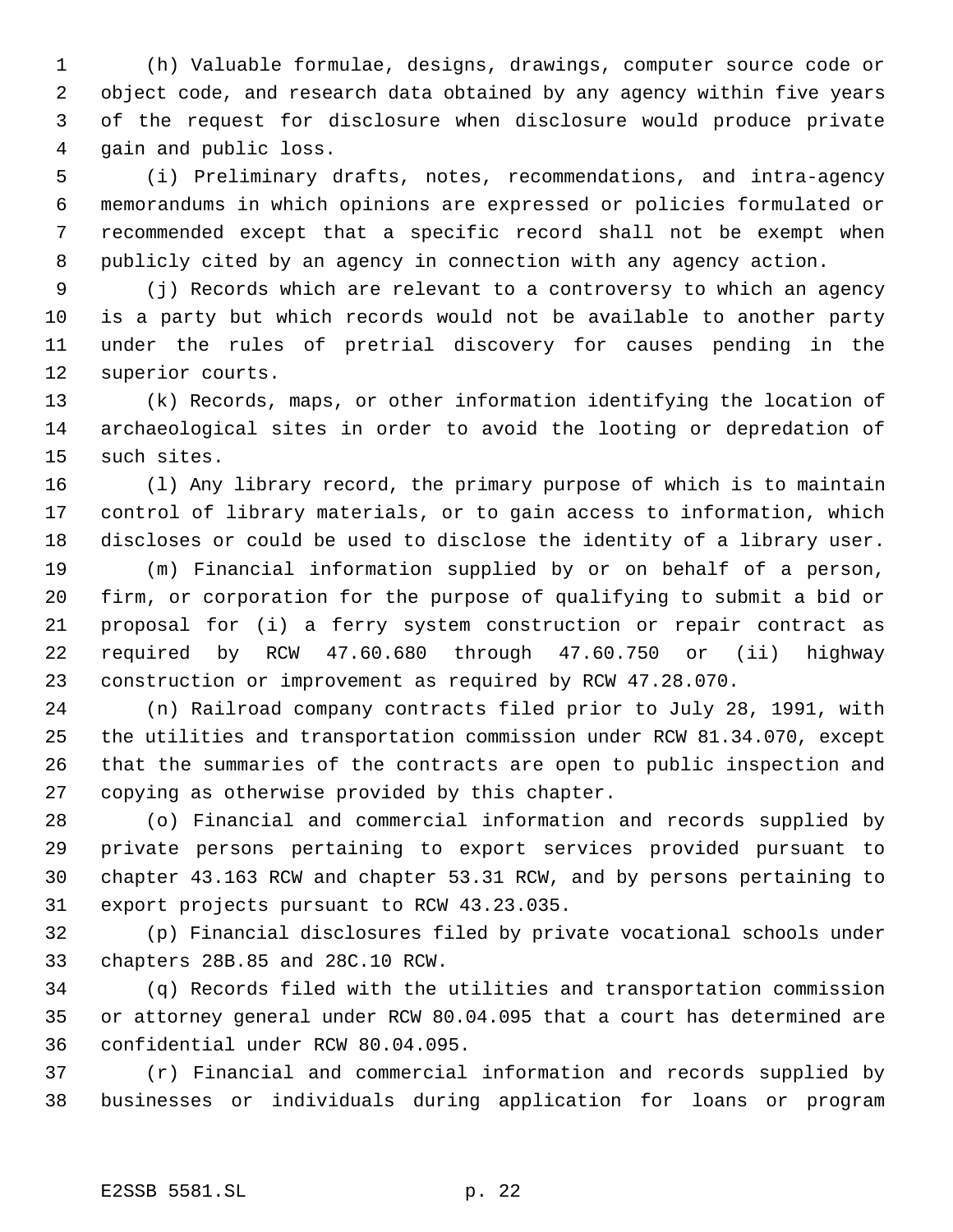services provided by chapters 43.163, 43.160, 43.330, and 43.168 RCW, or during application for economic development loans or program services provided by any local agency.

 (s) Membership lists or lists of members or owners of interests of units in timeshare projects, subdivisions, camping resorts, condominiums, land developments, or common-interest communities affiliated with such projects, regulated by the department of licensing, in the files or possession of the department.

 (t) All applications for public employment, including the names of applicants, resumes, and other related materials submitted with respect to an applicant.

 (u) The residential addresses or residential telephone numbers of employees or volunteers of a public agency which are held by any public agency in personnel records, public employment related records, or volunteer rosters, or are included in any mailing list of employees or volunteers of any public agency.

 (v) The residential addresses and residential telephone numbers of the customers of a public utility contained in the records or lists held by the public utility of which they are customers, except that this information may be released to the division of child support or the agency or firm providing child support enforcement for another state under Title IV-D of the federal social security act, for the establishment, enforcement, or modification of a support order.

 (w)(i) The federal social security number of individuals governed under chapter 18.130 RCW maintained in the files of the department of health, except this exemption does not apply to requests made directly to the department from federal, state, and local agencies of government, and national and state licensing, credentialing, investigatory, disciplinary, and examination organizations; (ii) the current residential address and current residential telephone number of a health care provider governed under chapter 18.130 RCW maintained in the files of the department, if the provider requests that this information be withheld from public inspection and copying, and provides to the department an accurate alternate or business address and business telephone number. On or after January 1, 1995, the current residential address and residential telephone number of a health care provider governed under RCW 18.130.040 maintained in the files of the department shall automatically be withheld from public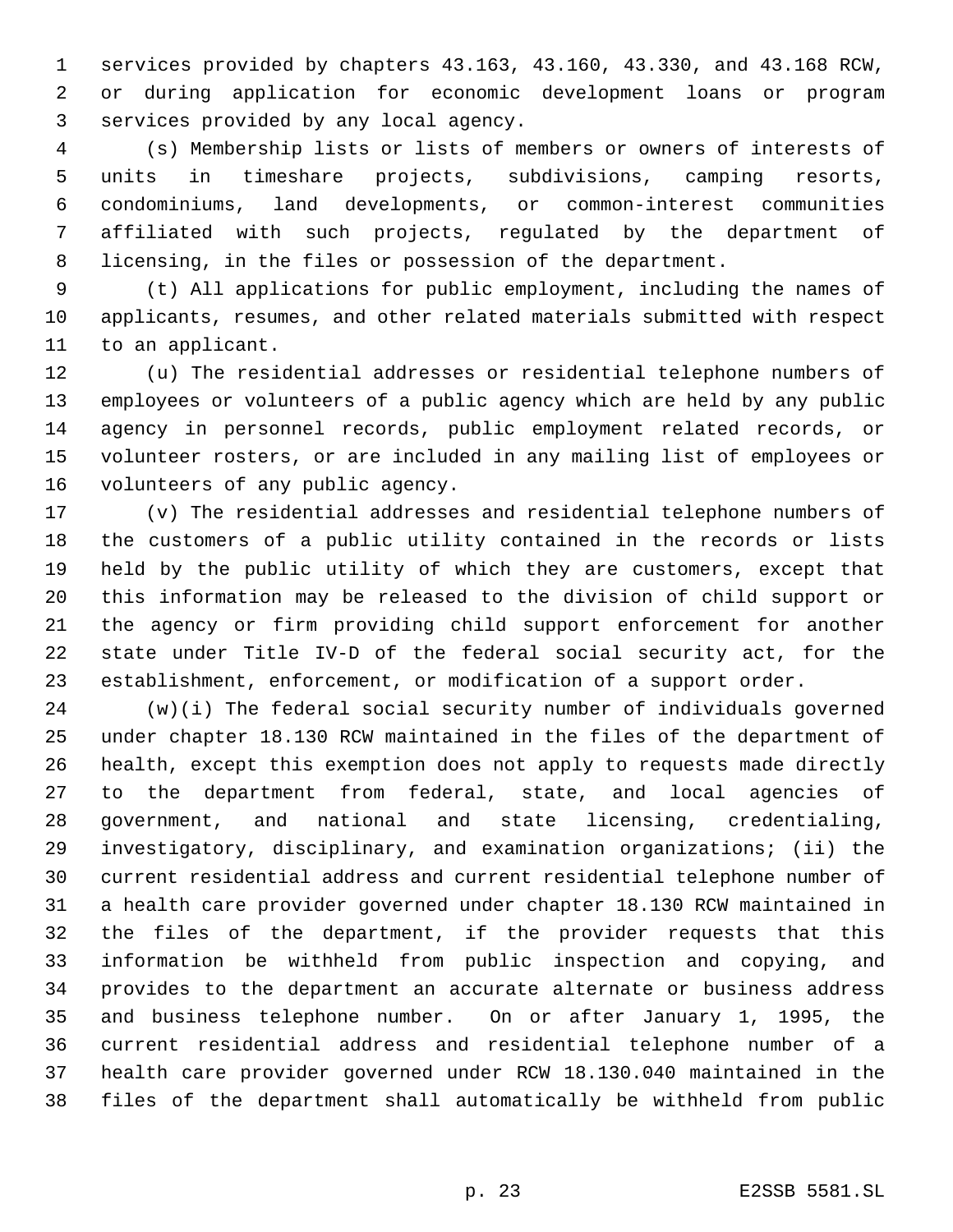inspection and copying unless the provider specifically requests the information be released, and except as provided for under RCW 42.17.260(9).

 (x) Information obtained by the board of pharmacy as provided in RCW 69.45.090.

 (y) Information obtained by the board of pharmacy or the department of health and its representatives as provided in RCW 69.41.044, 69.41.280, and 18.64.420.

 (z) Financial information, business plans, examination reports, and any information produced or obtained in evaluating or examining a business and industrial development corporation organized or seeking certification under chapter 31.24 RCW.

 (aa) Financial and commercial information supplied to the state investment board by any person when the information relates to the investment of public trust or retirement funds and when disclosure would result in loss to such funds or in private loss to the providers of this information.

(bb) Financial and valuable trade information under RCW 51.36.120.

 (cc) Client records maintained by an agency that is a domestic violence program as defined in RCW 70.123.020 or 70.123.075 or a rape crisis center as defined in RCW 70.125.030.

 (dd) Information that identifies a person who, while an agency employee: (i) Seeks advice, under an informal process established by the employing agency, in order to ascertain his or her rights in connection with a possible unfair practice under chapter 49.60 RCW against the person; and (ii) requests his or her identity or any identifying information not be disclosed.

 (ee) Investigative records compiled by an employing agency conducting a current investigation of a possible unfair practice under chapter 49.60 RCW or of a possible violation of other federal, state, or local laws prohibiting discrimination in employment.

 (ff) Business related information protected from public inspection and copying under RCW 15.86.110.

 (gg) Financial, commercial, operations, and technical and research information and data submitted to or obtained by the clean Washington center in applications for, or delivery of, program services under chapter 70.95H RCW.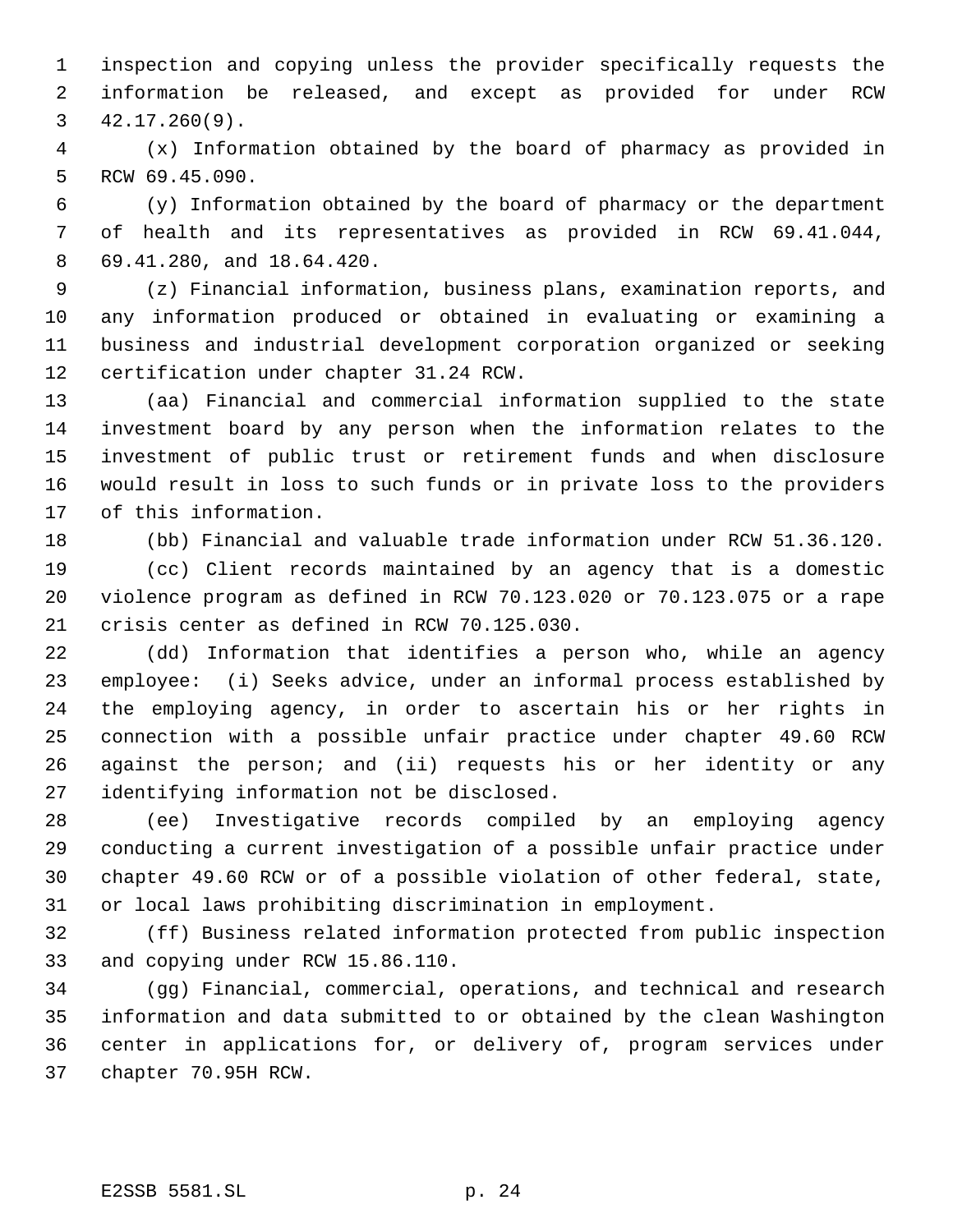(hh) Information and documents created specifically for, and collected and maintained by a quality improvement committee pursuant to RCW 43.70.510 or 70.41.200, or by a peer review committee under RCW 4.24.250, regardless of which agency is in possession of the information and documents.

 (ii) Personal information in files maintained in a data base created under RCW 43.07.360.

 (jj) Financial and commercial information requested by the public stadium authority from any person or organization that leases or uses the stadium and exhibition center as defined in RCW 36.102.010.

 (kk) Names of individuals residing in emergency or transitional housing that are furnished to the department of revenue or a county assessor in order to substantiate a claim for property tax exemption under RCW 84.36.043.

 (ll) The names, residential addresses, residential telephone numbers, and other individually identifiable records held by an agency in relation to a vanpool, carpool, or other ride-sharing program or service. However, these records may be disclosed to other persons who apply for ride-matching services and who need that information in order to identify potential riders or drivers with whom to share rides.

 (mm) The personally identifying information of current or former participants or applicants in a paratransit or other transit service operated for the benefit of persons with disabilities or elderly persons.

 (nn) The personally identifying information of persons who acquire and use transit passes and other fare payment media including, but not limited to, stored value smart cards and magnetic strip cards, except that an agency may disclose this information to a person, employer, educational institution, or other entity that is responsible, in whole or in part, for payment of the cost of acquiring or using a transit pass or other fare payment media, or to the news media when reporting on public transportation or public safety. This information may also be disclosed at the agency's discretion to governmental agencies or groups concerned with public transportation or public safety.

 (oo) Proprietary financial and commercial information that the submitting entity, with review by the department of health, specifically identifies at the time it is submitted and that is provided to or obtained by the department of health in connection with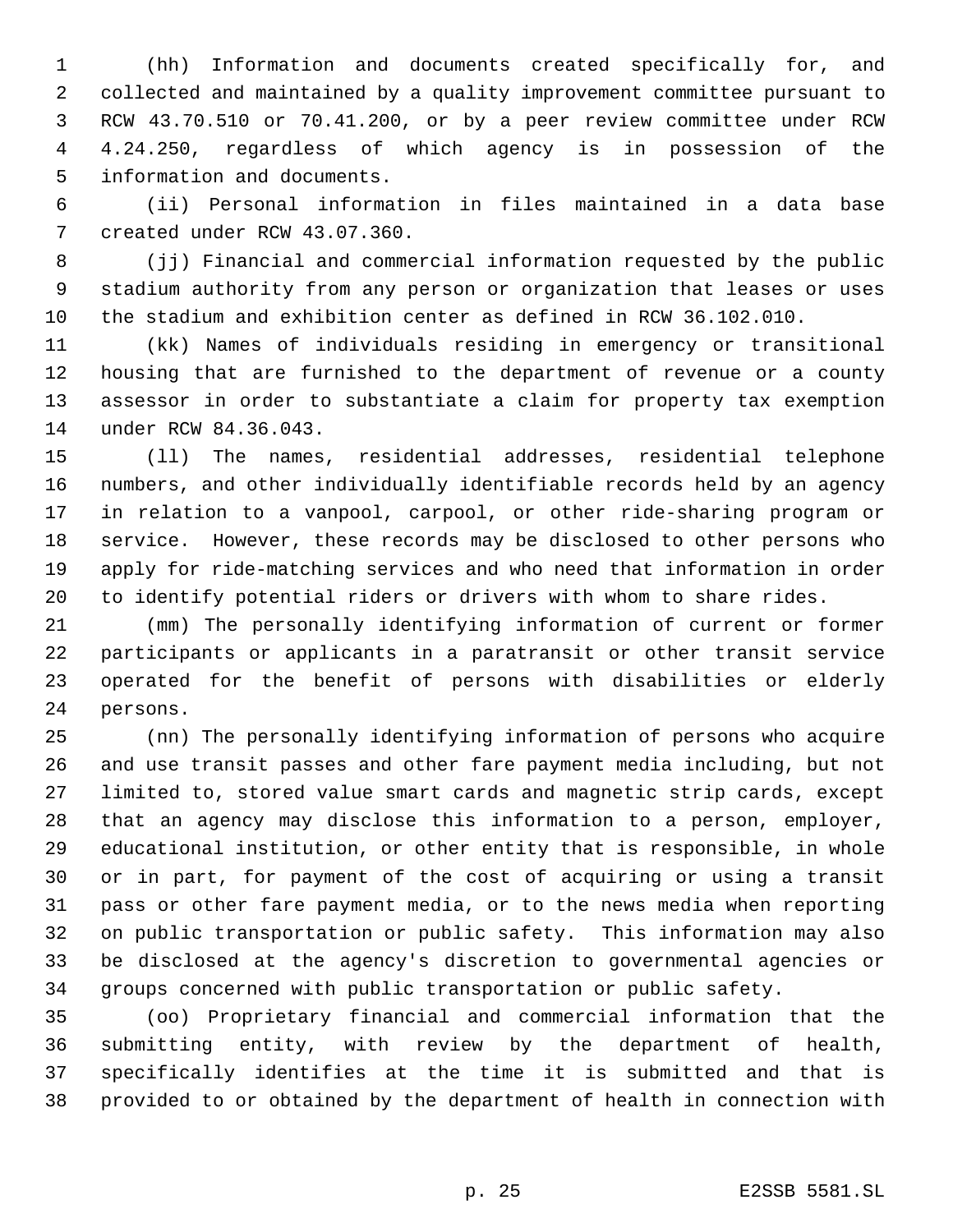an application for, or the supervision of, an antitrust exemption sought by the submitting entity under RCW 43.72.310. If a request for such information is received, the submitting entity must be notified of the request. Within ten business days of receipt of the notice, the submitting entity shall provide a written statement of the continuing need for confidentiality, which shall be provided to the requester. Upon receipt of such notice, the department of health shall continue to treat information designated under this section as exempt from disclosure. If the requester initiates an action to compel disclosure under this chapter, the submitting entity must be joined as a party to demonstrate the continuing need for confidentiality.

 (pp) Records maintained by the board of industrial insurance appeals that are related to appeals of crime victims' compensation claims filed with the board under RCW 7.68.110.

 (qq) Financial and commercial information supplied by or on behalf of a person, firm, corporation, or entity under chapter 28B.95 RCW relating to the purchase or sale of tuition units and contracts for the purchase of multiple tuition units.

 (rr) Any records of investigative reports prepared by any state, county, municipal, or other law enforcement agency pertaining to sex offenses contained in chapter 9A.44 RCW or sexually violent offenses as defined in RCW 71.09.020, which have been transferred to the Washington association of sheriffs and police chiefs for permanent electronic retention and retrieval pursuant to RCW 40.14.070(2)(b).

 (ss) Credit card numbers, debit card numbers, electronic check numbers, card expiration dates, or bank or other financial account numbers, except when disclosure is expressly required by or governed by other law.

 (tt) Financial information, including but not limited to account numbers and values, and other identification numbers supplied by or on behalf of a person, firm, corporation, limited liability company, partnership, or other entity related to an application for a liquor license, gambling license, or lottery retail license.

 (uu) Records maintained by the employment security department and subject to chapter 50.13 RCW if provided to another individual or organization for operational, research, or evaluation purposes.

(vv) Individually identifiable information received by the work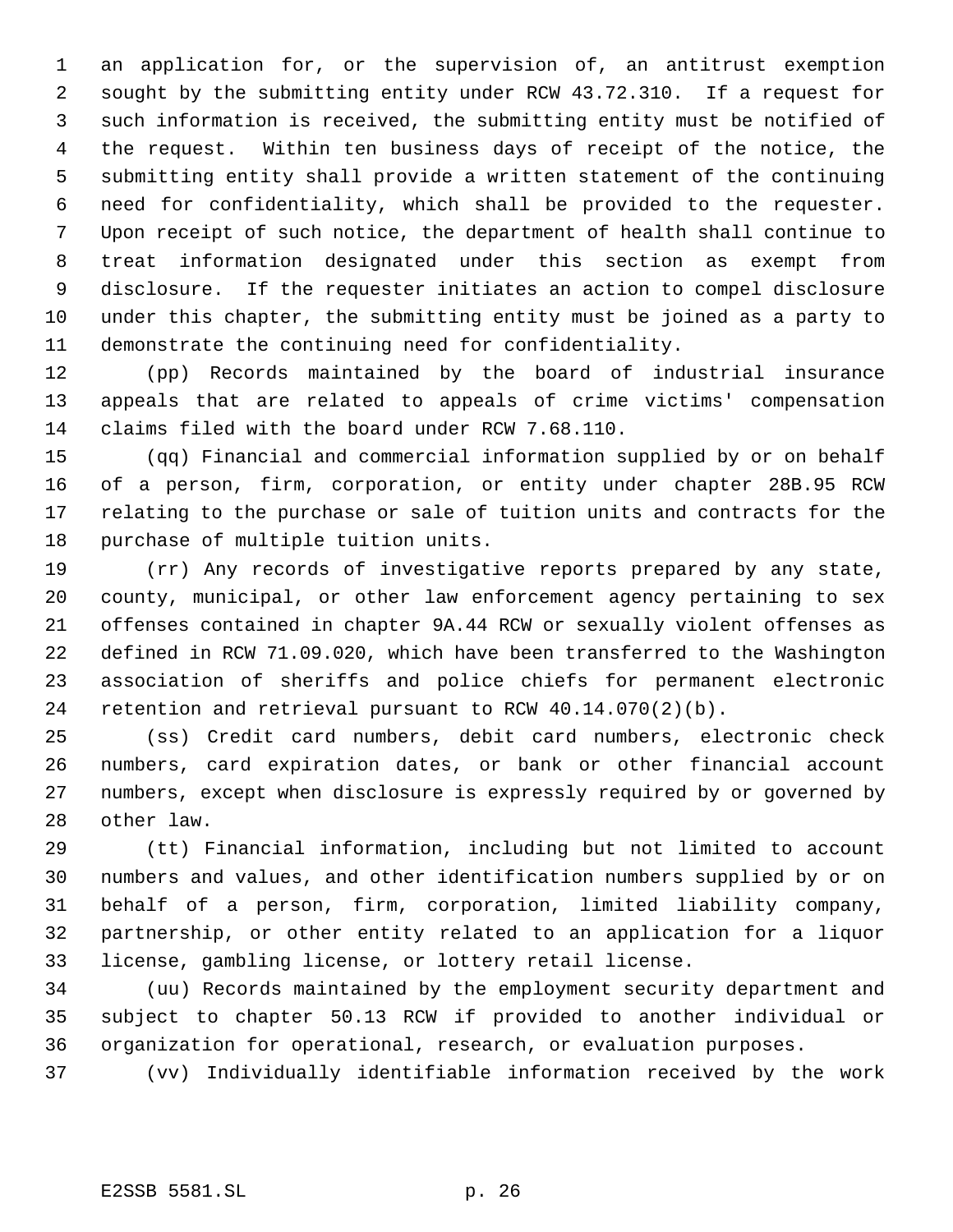force training and education coordinating board for research or evaluation purposes.

 (ww) Those portions of records assembled, prepared, or maintained to prevent, mitigate, or respond to criminal terrorist acts, which are acts that significantly disrupt the conduct of government or of the general civilian population of the state or the United States and that manifest an extreme indifference to human life, the public disclosure of which would have a substantial likelihood of threatening public safety, consisting of:

 (i) Specific and unique vulnerability assessments or specific and unique response or deployment plans, including compiled underlying data collected in preparation of or essential to the assessments, or to the 13 response or deployment plans; and

 (ii) Records not subject to public disclosure under federal law that are shared by federal or international agencies, and information prepared from national security briefings provided to state or local government officials related to domestic preparedness for acts of terrorism.

 (xx) Commercial fishing catch data from logbooks required to be provided to the department of fish and wildlife under RCW 77.12.047, when the data identifies specific catch location, timing, or methodology and the release of which would result in unfair competitive disadvantage to the commercial fisher providing the catch data. However, this information may be released to government agencies concerned with the management of fish and wildlife resources.

 (yy) Sensitive wildlife data obtained by the department of fish and wildlife. However, sensitive wildlife data may be released to government agencies concerned with the management of fish and wildlife resources. Sensitive wildlife data includes:

 (i) The nesting sites or specific locations of endangered species designated under RCW 77.12.020, or threatened or sensitive species classified by rule of the department of fish and wildlife;

 (ii) Radio frequencies used in, or locational data generated by, telemetry studies; or

 (iii) Other location data that could compromise the viability of a specific fish or wildlife population, and where at least one of the following criteria are met:

(A) The species has a known commercial or black market value;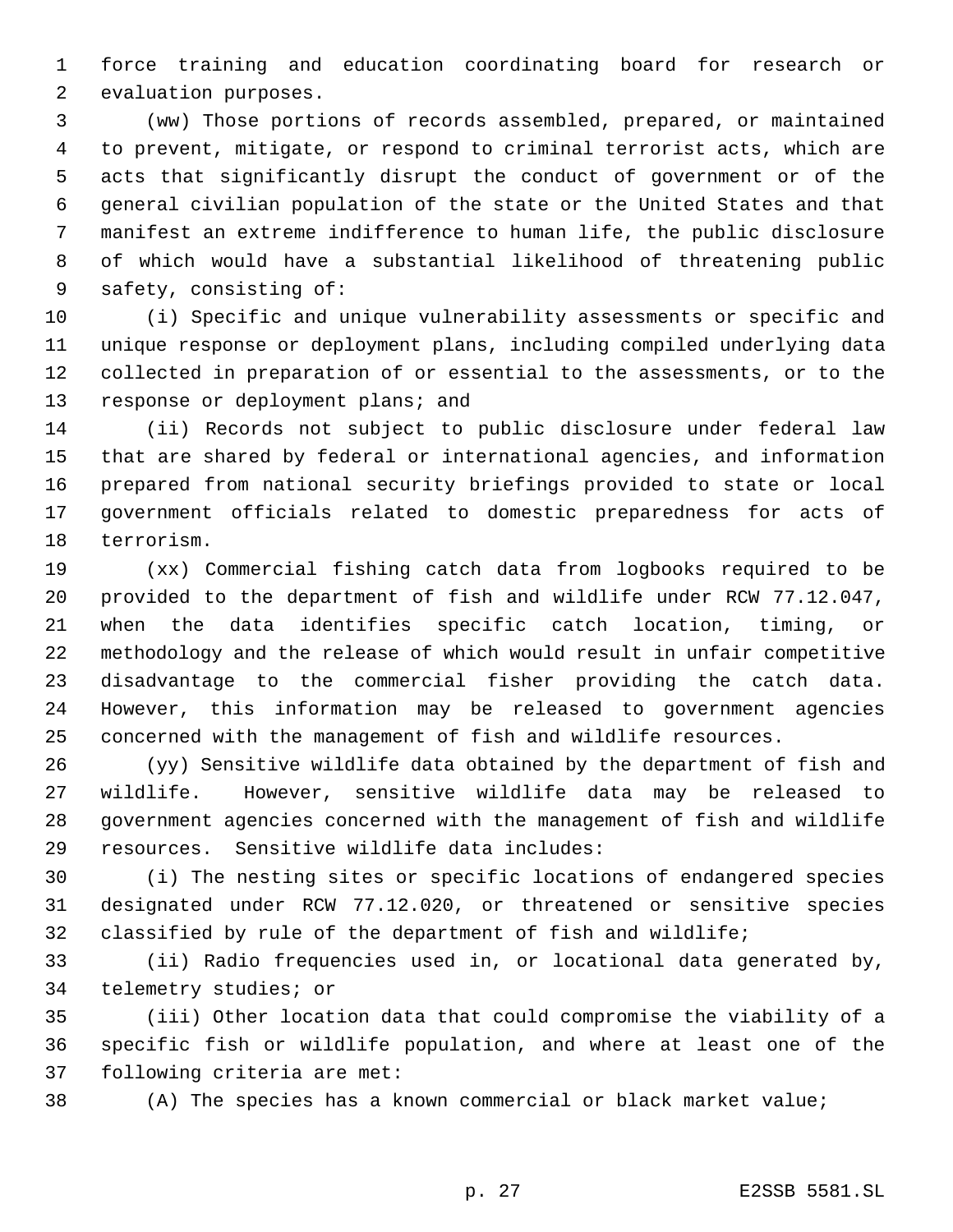(B) There is a history of malicious take of that species; or

 (C) There is a known demand to visit, take, or disturb, and the species behavior or ecology renders it especially vulnerable or the species has an extremely limited distribution and concentration.

 (zz) The personally identifying information of persons who acquire recreational licenses under RCW 77.32.010 or commercial licenses under chapter 77.65 or 77.70 RCW, except name, address of contact used by the department, and type of license, endorsement, or tag. However, the department of fish and wildlife may disclose personally identifying information to:

 (i) Government agencies concerned with the management of fish and wildlife resources;

 (ii) The department of social and health services, child support division, and to the department of licensing in order to implement RCW 77.32.014 and 46.20.291; and

 (iii) Law enforcement agencies for the purpose of firearm possession enforcement under RCW 9.41.040.

 (aaa)(i) Discharge papers of a veteran of the armed forces of the United States filed at the office of the county auditor before July 1, 2002, that have not been commingled with other recorded documents. These records will be available only to the veteran, the veteran's next of kin, a deceased veteran's properly appointed personal representative or executor, a person holding that veteran's general power of attorney, or to anyone else designated in writing by that veteran to receive the records.

 (ii) Discharge papers of a veteran of the armed forces of the United States filed at the office of the county auditor before July 1, 2002, that have been commingled with other records, if the veteran has recorded a "request for exemption from public disclosure of discharge papers" with the county auditor. If such a request has been recorded, these records may be released only to the veteran filing the papers, the veteran's next of kin, a deceased veteran's properly appointed personal representative or executor, a person holding the veteran's general power of attorney, or anyone else designated in writing by the veteran to receive the records.

 (iii) Discharge papers of a veteran filed at the office of the county auditor after June 30, 2002, are not public records, but will be available only to the veteran, the veteran's next of kin, a deceased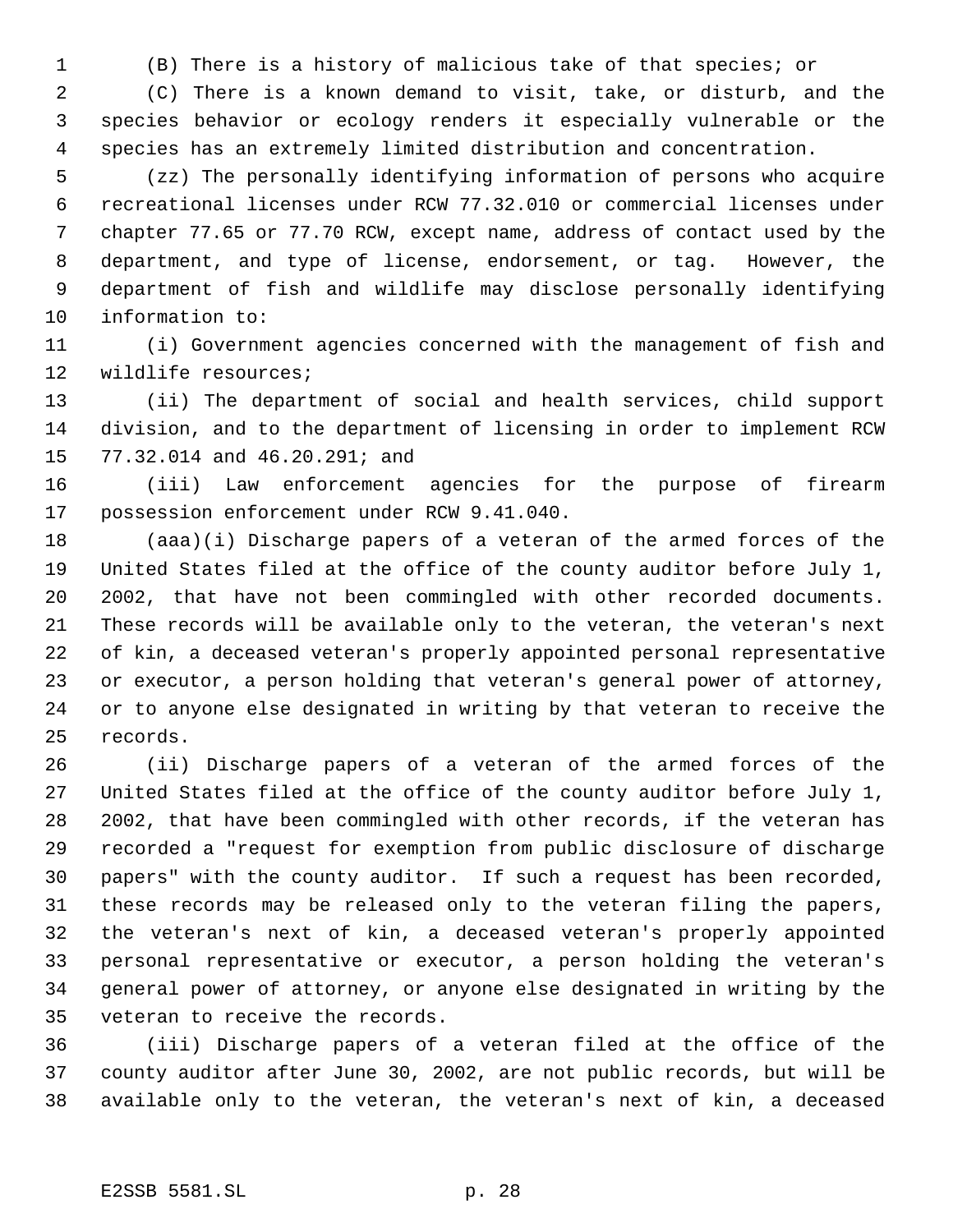veteran's properly appointed personal representative or executor, a person holding the veteran's general power of attorney, or anyone else designated in writing by the veteran to receive the records.

 (iv) For the purposes of this subsection (1)(aaa), next of kin of deceased veterans have the same rights to full access to the record. Next of kin are the veteran's widow or widower who has not remarried, son, daughter, father, mother, brother, and sister.

 (bbb) Those portions of records containing specific and unique vulnerability assessments or specific and unique emergency and escape response plans at a city, county, or state adult or juvenile correctional facility, the public disclosure of which would have a substantial likelihood of threatening the security of a city, county, or state adult or juvenile correctional facility or any individual's safety.

 (ccc) Information compiled by school districts or schools in the development of their comprehensive safe school plans pursuant to RCW 28A.320.125, to the extent that they identify specific vulnerabilities of school districts and each individual school.

 (ddd) Information regarding the infrastructure and security of computer and telecommunications networks, consisting of security passwords, security access codes and programs, access codes for secure software applications, security and service recovery plans, security risk assessments, and security test results to the extent that they identify specific system vulnerabilities.

 (eee) Information obtained and exempted or withheld from public inspection by the health care authority under RCW 41.05.026, whether retained by the authority, transferred to another state purchased health care program by the authority, or transferred by the authority to a technical review committee created to facilitate the development, acquisition, or implementation of state purchased health care under chapter 41.05 RCW.

 (fff) Proprietary data, trade secrets, or other information that relates to: (i) A vendor's unique methods of conducting business; (ii) data unique to the product or services of the vendor; or (iii) determining prices or rates to be charged for services, submitted by any vendor to the department of social and health services for purposes of the development, acquisition, or implementation of state purchased health care as defined in RCW 41.05.011.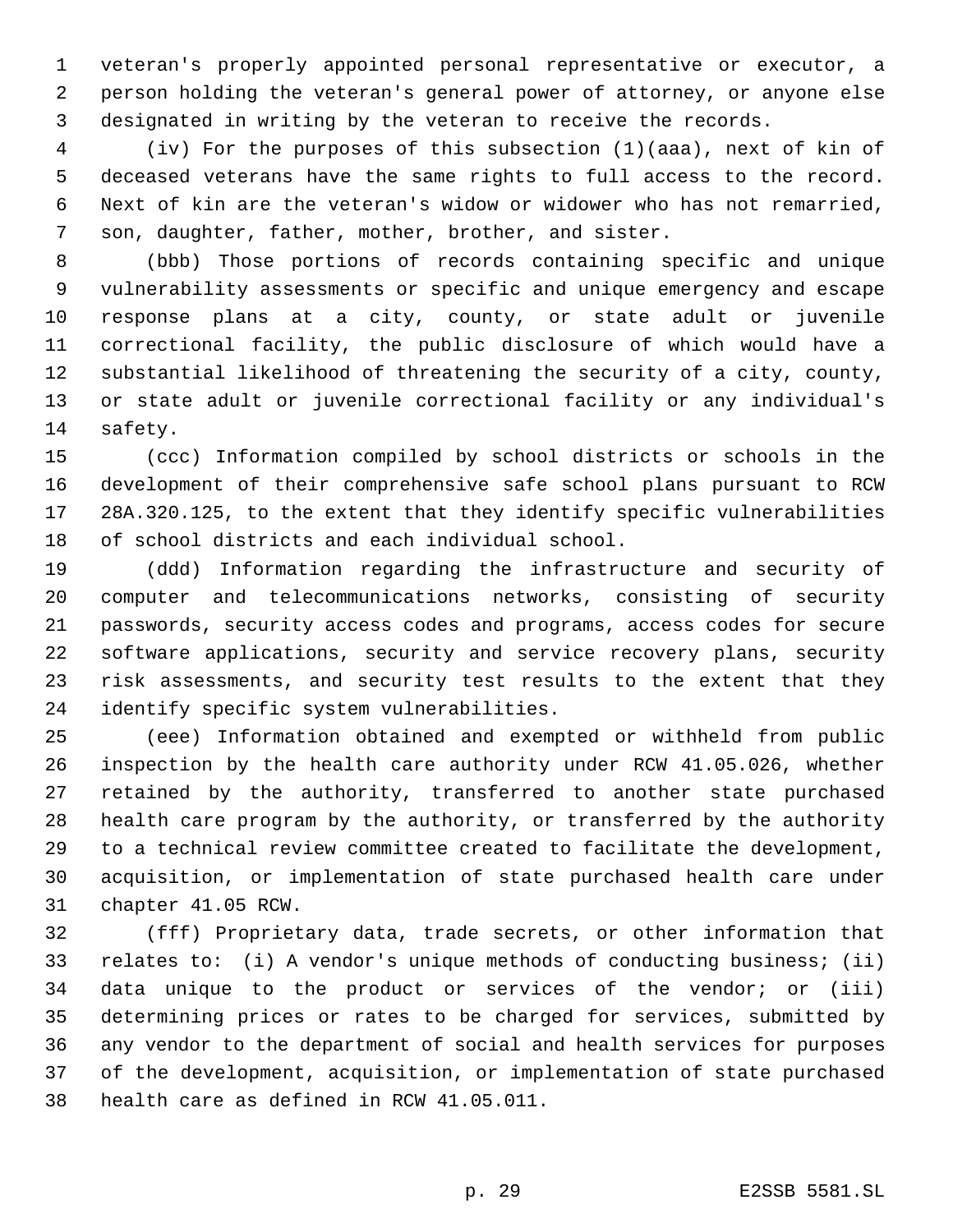(ggg) Financial, commercial, operations, and technical and research 2 information and data submitted to or obtained by the life sciences 3 discovery fund authority in applications for, or delivery of, grants under chapter 43.-- RCW (sections 1 through 8 of this act), to the extent that such information, if revealed, would reasonably be expected to result in private loss to the providers of this information.

 (2) Except for information described in subsection (1)(c)(i) of this section and confidential income data exempted from public inspection pursuant to RCW 84.40.020, the exemptions of this section are inapplicable to the extent that information, the disclosure of which would violate personal privacy or vital governmental interests, can be deleted from the specific records sought. No exemption may be construed to permit the nondisclosure of statistical information not descriptive of any readily identifiable person or persons.

 (3) Inspection or copying of any specific records exempt under the provisions of this section may be permitted if the superior court in the county in which the record is maintained finds, after a hearing with notice thereof to every person in interest and the agency, that the exemption of such records is clearly unnecessary to protect any individual's right of privacy or any vital governmental function.

 (4) Agency responses refusing, in whole or in part, inspection of any public record shall include a statement of the specific exemption authorizing the withholding of the record (or part) and a brief explanation of how the exemption applies to the record withheld.

 **Sec. 17.** RCW 42.17.2401 and 2001 c 36 s 1 and 2001 c 9 s 1 are each reenacted and amended to read as follows:

 For the purposes of RCW 42.17.240, the term "executive state officer" includes:

 (1) The chief administrative law judge, the director of agriculture, the administrator of the Washington basic health plan, the director of the department of services for the blind, the director of the state system of community and technical colleges, the director of community, trade, and economic development, the secretary of corrections, the director of ecology, the commissioner of employment 35 security, the ((chairman)) chair of the energy facility site evaluation council, the secretary of the state finance committee, the director of financial management, the director of fish and wildlife, the executive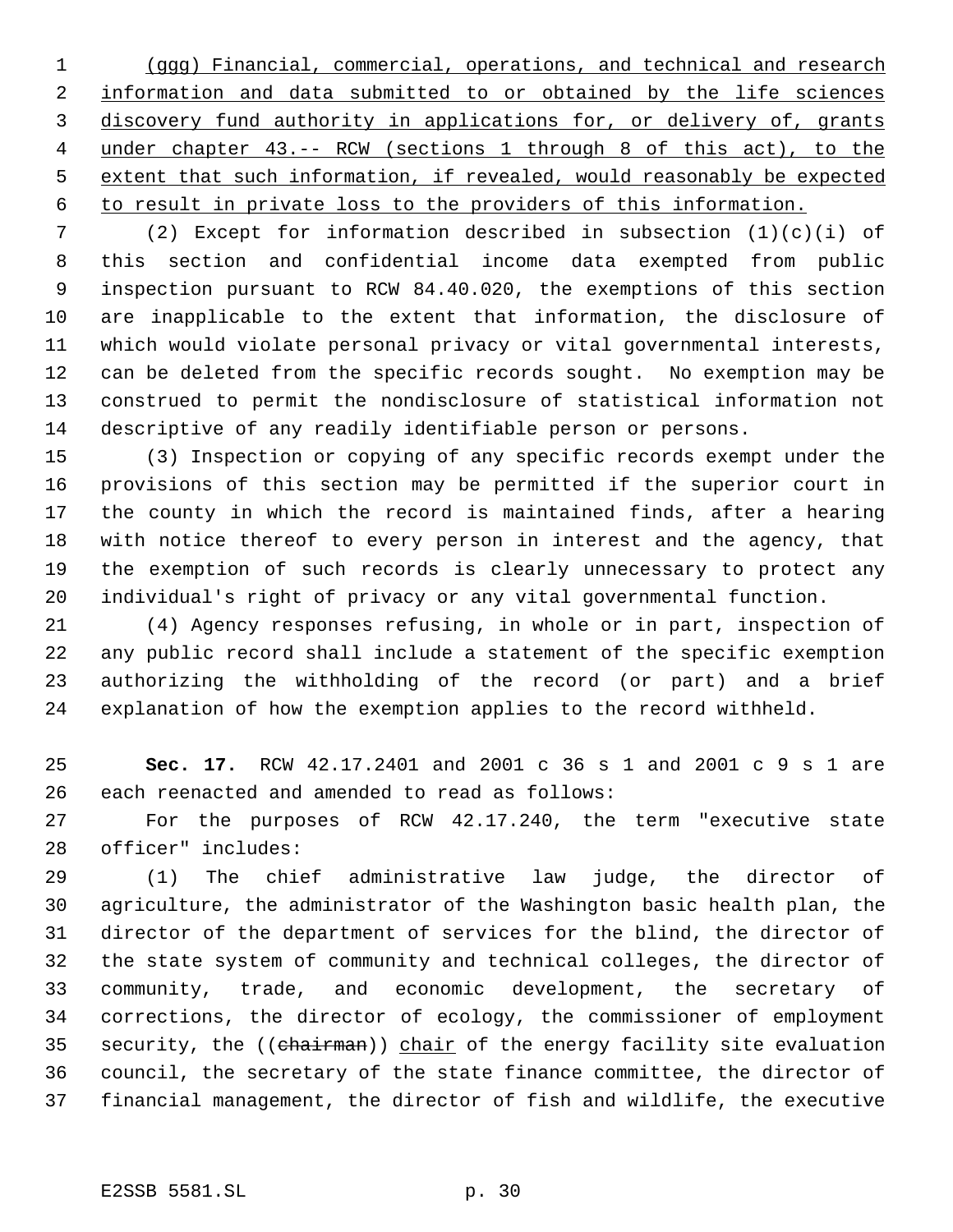secretary of the forest practices appeals board, the director of the gambling commission, the director of general administration, the secretary of health, the administrator of the Washington state health care authority, the executive secretary of the health care facilities authority, the executive secretary of the higher education facilities authority, the executive secretary of the horse racing commission, the executive secretary of the human rights commission, the executive secretary of the indeterminate sentence review board, the director of the department of information services, the director of the interagency committee for outdoor recreation, the executive director of the state investment board, the director of labor and industries, the director of licensing, the director of the lottery commission, the director of the office of minority and women's business enterprises, the director of parks and recreation, the director of personnel, the executive director of the public disclosure commission, the director of retirement systems, the director of revenue, the secretary of social and health services, the chief of the Washington state patrol, the executive secretary of the board of tax appeals, the secretary of transportation, the secretary of the utilities and transportation commission, the director of veterans affairs, the president of each of the regional and state universities and the president of The Evergreen State College, each district and each campus president of each state community college;

(2) Each professional staff member of the office of the governor;

(3) Each professional staff member of the legislature; and

 (4) Central Washington University board of trustees, board of trustees of each community college, each member of the state board for community and technical colleges, state convention and trade center board of directors, committee for deferred compensation, Eastern Washington University board of trustees, Washington economic development finance authority, The Evergreen State College board of trustees, executive ethics board, forest practices appeals board, 33 forest practices board, gambling commission, life sciences discovery 34 fund authority board of trustees, Washington health care facilities authority, each member of the Washington health services commission, higher education coordinating board, higher education facilities authority, horse racing commission, state housing finance commission, human rights commission, indeterminate sentence review board, board of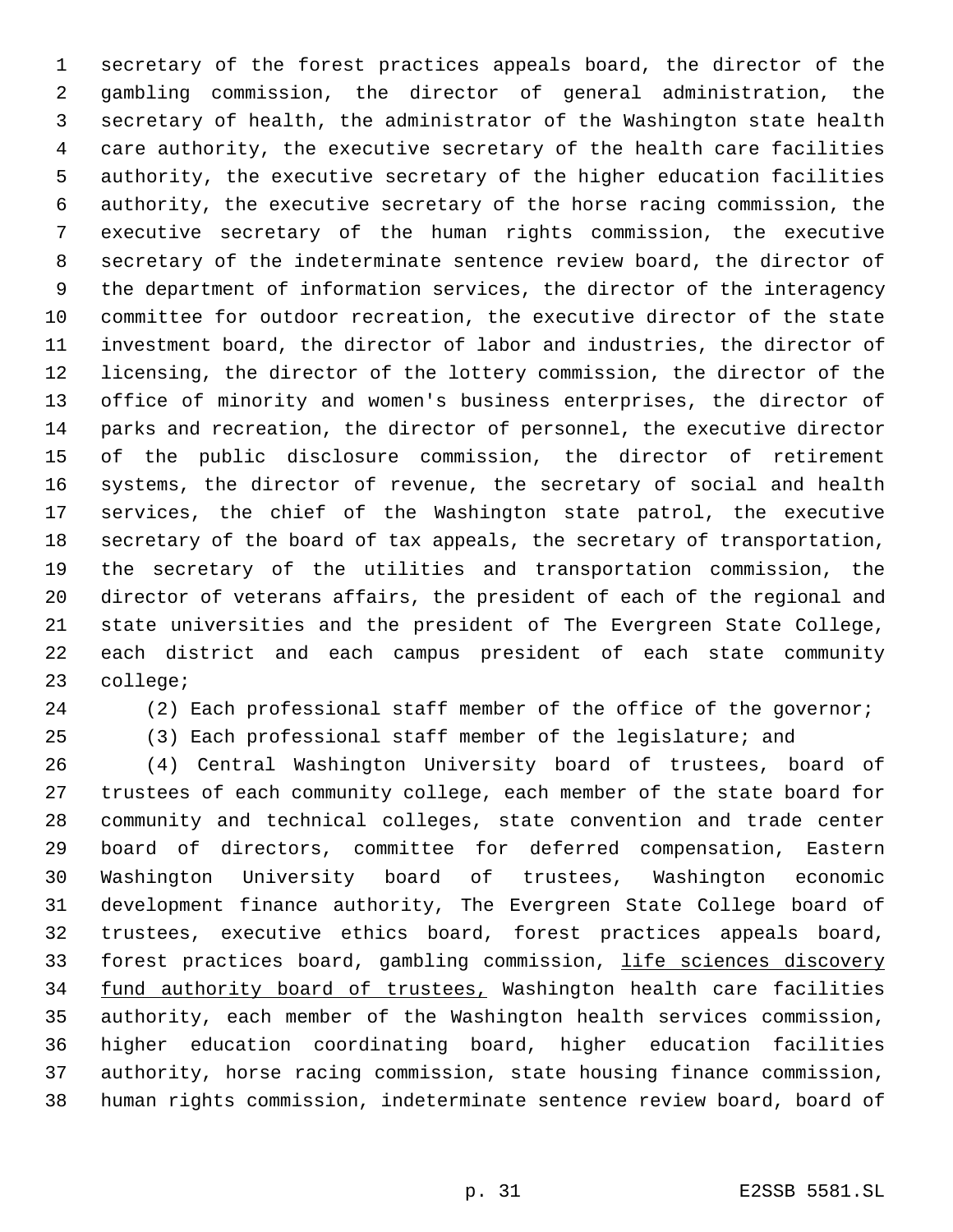industrial insurance appeals, information services board, interagency committee for outdoor recreation, state investment board, commission on judicial conduct, legislative ethics board, liquor control board, lottery commission, marine oversight board, Pacific Northwest electric power and conservation planning council, parks and recreation commission, personnel appeals board, board of pilotage commissioners, pollution control hearings board, public disclosure commission, public pension commission, shorelines hearing board, public employees' benefits board, salmon recovery funding board, board of tax appeals, transportation commission, University of Washington board of regents, utilities and transportation commission, Washington state maritime commission, Washington personnel resources board, Washington public power supply system executive board, Washington State University board of regents, Western Washington University board of trustees, and fish and wildlife commission.

 **Sec. 18.** RCW 43.79A.040 and 2004 c 246 s 8 and 2004 c 58 s 10 are each reenacted and amended to read as follows:

 (1) Money in the treasurer's trust fund may be deposited, invested, and reinvested by the state treasurer in accordance with RCW 43.84.080 in the same manner and to the same extent as if the money were in the state treasury.

 (2) All income received from investment of the treasurer's trust fund shall be set aside in an account in the treasury trust fund to be known as the investment income account.

 (3) The investment income account may be utilized for the payment of purchased banking services on behalf of treasurer's trust funds including, but not limited to, depository, safekeeping, and disbursement functions for the state treasurer or affected state agencies. The investment income account is subject in all respects to chapter 43.88 RCW, but no appropriation is required for payments to financial institutions. Payments shall occur prior to distribution of earnings set forth in subsection (4) of this section.

 (4)(a) Monthly, the state treasurer shall distribute the earnings credited to the investment income account to the state general fund except under (b) and (c) of this subsection.

 (b) The following accounts and funds shall receive their proportionate share of earnings based upon each account's or fund's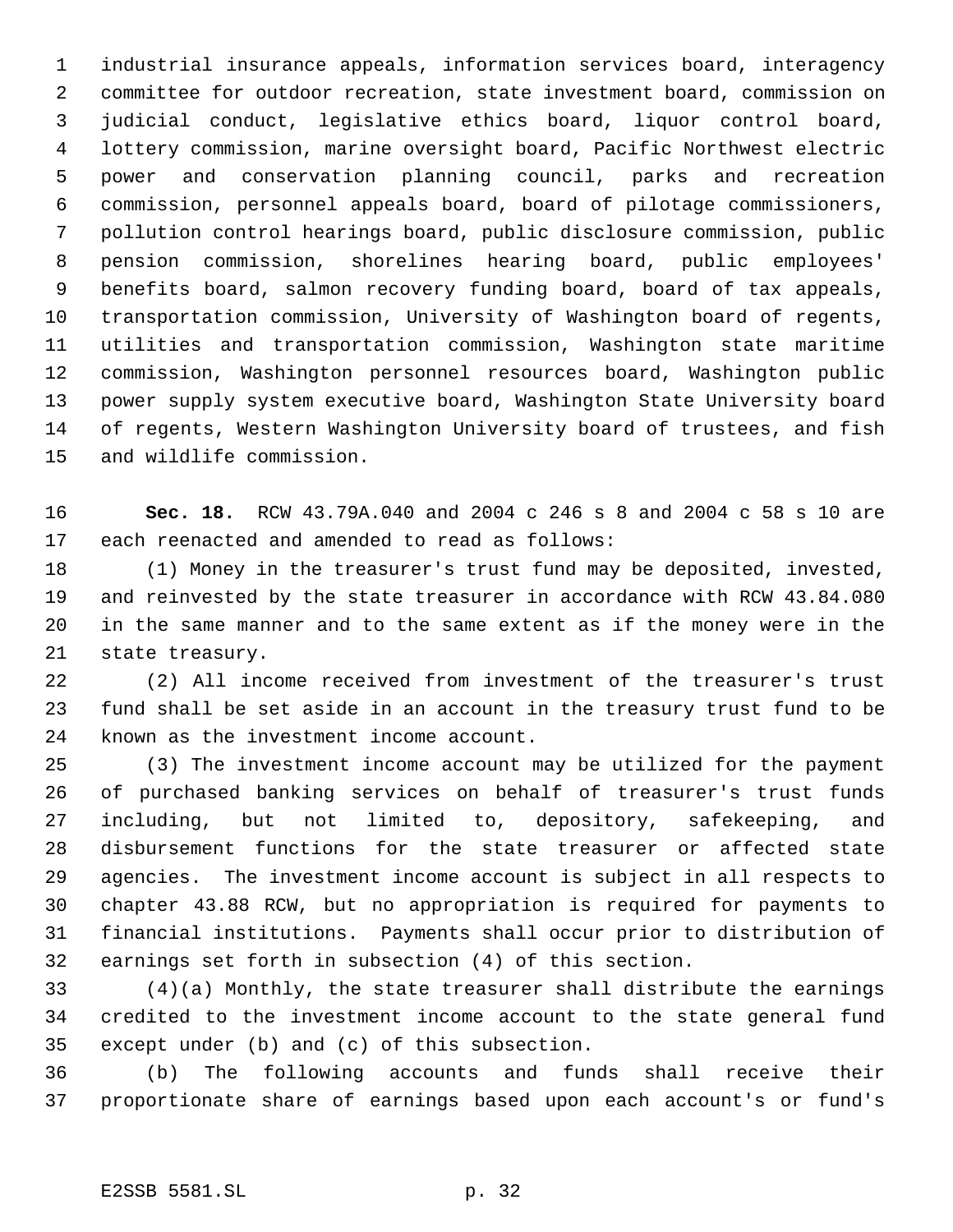average daily balance for the period: The Washington promise scholarship account, the college savings program account, the Washington advanced college tuition payment program account, the agricultural local fund, the American Indian scholarship endowment fund, the students with dependents grant account, the basic health plan self-insurance reserve account, the contract harvesting revolving account, the Washington state combined fund drive account, the Washington international exchange scholarship endowment fund, the developmental disabilities endowment trust fund, the energy account, the fair fund, the fruit and vegetable inspection account, the future teachers conditional scholarship account, the game farm alternative account, the grain inspection revolving fund, the juvenile accountability incentive account, the law enforcement officers' and fire fighters' plan 2 expense fund, the local tourism promotion account, the produce railcar pool account, the rural rehabilitation account, the stadium and exhibition center account, the youth athletic facility account, the self-insurance revolving fund, the sulfur dioxide abatement account, the children's trust fund, the Washington horse racing commission Washington bred owners' bonus fund account, the 20 Washington horse racing commission class C purse fund account, ((and)) the Washington horse racing commission operating account (earnings from the Washington horse racing commission operating account must be credited to the Washington horse racing commission class C purse fund 24 account), and the life sciences discovery fund. However, the earnings to be distributed shall first be reduced by the allocation to the state treasurer's service fund pursuant to RCW 43.08.190.

 (c) The following accounts and funds shall receive eighty percent of their proportionate share of earnings based upon each account's or fund's average daily balance for the period: The advanced right of way revolving fund, the advanced environmental mitigation revolving account, the city and county advance right-of-way revolving fund, the federal narcotics asset forfeitures account, the high occupancy vehicle account, the local rail service assistance account, and the miscellaneous transportation programs account.

 (5) In conformance with Article II, section 37 of the state Constitution, no trust accounts or funds shall be allocated earnings without the specific affirmative directive of this section.